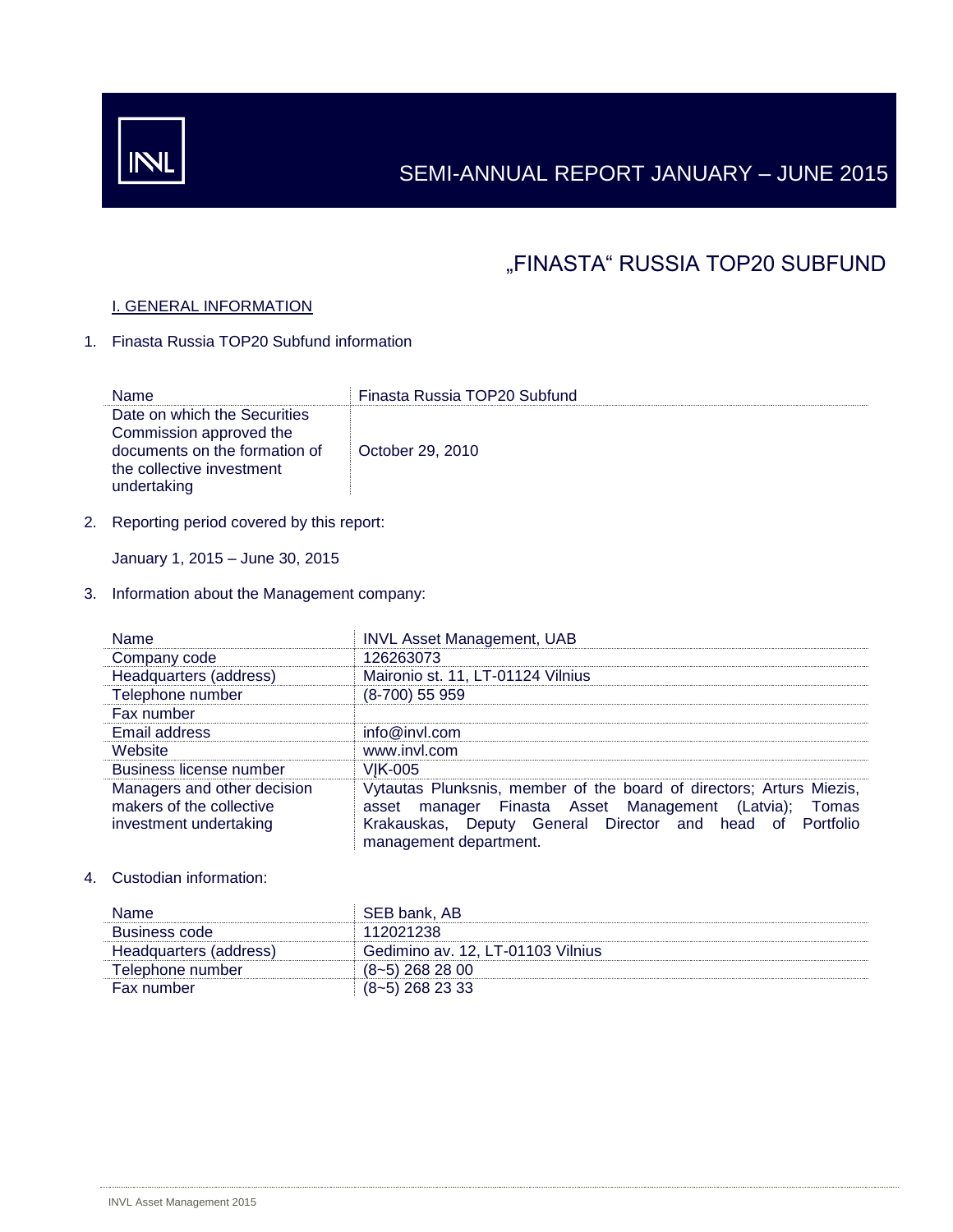## II. NET ASSETS, VALUES AND QUANTITY OF INVESTMENT UNITS (STOCKS)

## 5. Quantity and value of net assets and investment units (stocks):

|                                                   | At the beginning of<br>reporting period<br>$(2015 - 01 - 01)$ | At the end of<br>reporting period<br>$(2015 - 06 - 30)$ | Year before<br>$(2014 - 06 - 30)$ | 2 years before<br>$(2013 - 06 - 30)$ |
|---------------------------------------------------|---------------------------------------------------------------|---------------------------------------------------------|-----------------------------------|--------------------------------------|
| Value of net assets, Eur                          | 1.770.423,2860                                                | 4.286.864,7287                                          | 2.436.356,1671                    | 3.232.309,1855                       |
| Value of investment unit<br>(stock), Eur          | 15,2155                                                       | 20.6633                                                 | 24.4109                           | 22,8836                              |
| Number of investment units<br>(stock) outstanding | 116.356,6434                                                  | 207.462.4319                                            | 99.806,1178                       | 141.249,9193                         |

## 6. Number of distributed and redeemed investment units or stocks, total sum of conversion:

|                                                                  | Number of investment<br>units | Net value, Eur |
|------------------------------------------------------------------|-------------------------------|----------------|
| Distributed (by converting monetary funds into investment units) | 273.060.0353                  | 5.882.910,68   |
| Redeemed (by converting investment units into monetary funds)    | 181.954.2468                  | 3.851.268,44   |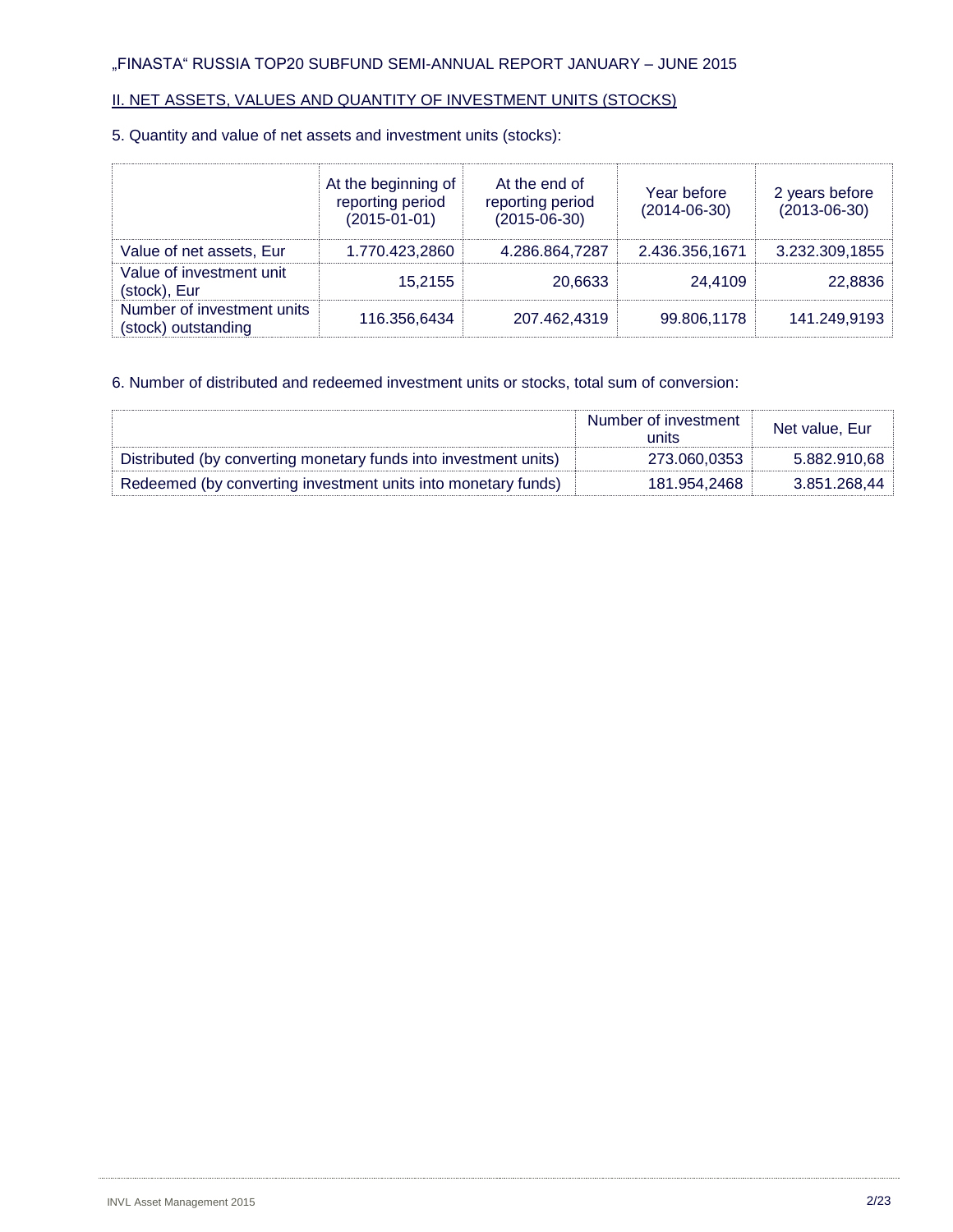## III. EXPENSE AND TURNOVER INDICES OF COLLECTIVE INVESTMENT UNDERTAKING

|                                                                                                                                                                   | Fee ratio                                                                                    |                                                                                     |                                                                |      |  |  |  |
|-------------------------------------------------------------------------------------------------------------------------------------------------------------------|----------------------------------------------------------------------------------------------|-------------------------------------------------------------------------------------|----------------------------------------------------------------|------|--|--|--|
| Deductions                                                                                                                                                        | Applied during the<br>reporting period                                                       | calculated<br>over the<br>reporting<br>period, Eur                                  | average net<br>assets value<br>over the<br>reporting<br>period |      |  |  |  |
| Management fee                                                                                                                                                    |                                                                                              |                                                                                     |                                                                |      |  |  |  |
| <b>Fixed fee</b>                                                                                                                                                  | No more than 1.5% of the<br>subfund's average annual net<br>asset value                      | 1.5% of the<br>subfund's average<br>annual net asset<br>value                       | 25.819,78                                                      | 0,72 |  |  |  |
| Performance fee                                                                                                                                                   | No more than 15% of the<br>increase in the subfund's net<br>asset value                      | 15% of the increase<br>in the subfund's net<br>asset value                          |                                                                |      |  |  |  |
| For the depository                                                                                                                                                | No more than 0.5% of average<br>annual net asset value                                       | 0.5% of average<br>annual net asset<br>value                                        | 7.480,90                                                       | 0,21 |  |  |  |
| Transactions' expenses                                                                                                                                            | No more than 1% of the value<br>of transactions executed                                     | No more than 1% of<br>the value of<br>transactions<br>executed                      | 14.933,30                                                      | 0,42 |  |  |  |
| Other expenses<br>(distribution fee)                                                                                                                              | 2% of the subfund's unit<br>value                                                            | 2% of the subfund's<br>unit value                                                   | 338,12                                                         | 0,01 |  |  |  |
| Other operating costs<br>(subfund change fee)                                                                                                                     | 0.25% of the value of the<br>subfund's units changed                                         | 0.25% of the value of<br>the subfund's units<br>changed                             | 120,38                                                         | 0,00 |  |  |  |
| Audit fee                                                                                                                                                         | Fee payable to audit firm and<br>financial institutions for                                  |                                                                                     | 1.790,06                                                       | 0,05 |  |  |  |
| Other operating costs<br>(third party fees charged<br>on services of the<br>Depository through use<br>of services provided by<br>other financial<br>institutions) | services rendered - no more<br>than 1% of the subfund's<br>average annual net asset<br>value | rendered - no more<br>than 1% of the<br>subfund's average<br>annual net asset value | 2.138,50                                                       | 0,06 |  |  |  |
| Other operating costs<br>(bank charges)                                                                                                                           |                                                                                              |                                                                                     | 366,77                                                         | 0,01 |  |  |  |
| Fee charged by the bank<br>for keeping records of<br>participants                                                                                                 | No more than 1% of the<br>subfund's average annual                                           | No more than 1% of<br>the subfund's<br>average annual net                           | 1.134,46                                                       | 0,03 |  |  |  |
| Other operating costs<br>(fees charged by the<br>market maker, quotation<br>costs and one-off fees)                                                               | net asset value                                                                              | asset value                                                                         | 1.631,91                                                       | 0,05 |  |  |  |
| Other operating costs<br>(legal costs)                                                                                                                            | No more than 1% of the<br>umbrella fund's average<br>annual net asset value                  | No more than 1% of<br>the umbrella fund's<br>average annual net<br>asset value      |                                                                |      |  |  |  |
| <b>Total expenses</b>                                                                                                                                             |                                                                                              |                                                                                     | 55.754,18                                                      |      |  |  |  |

# 7. Deductions from the collective investment undertaking assets: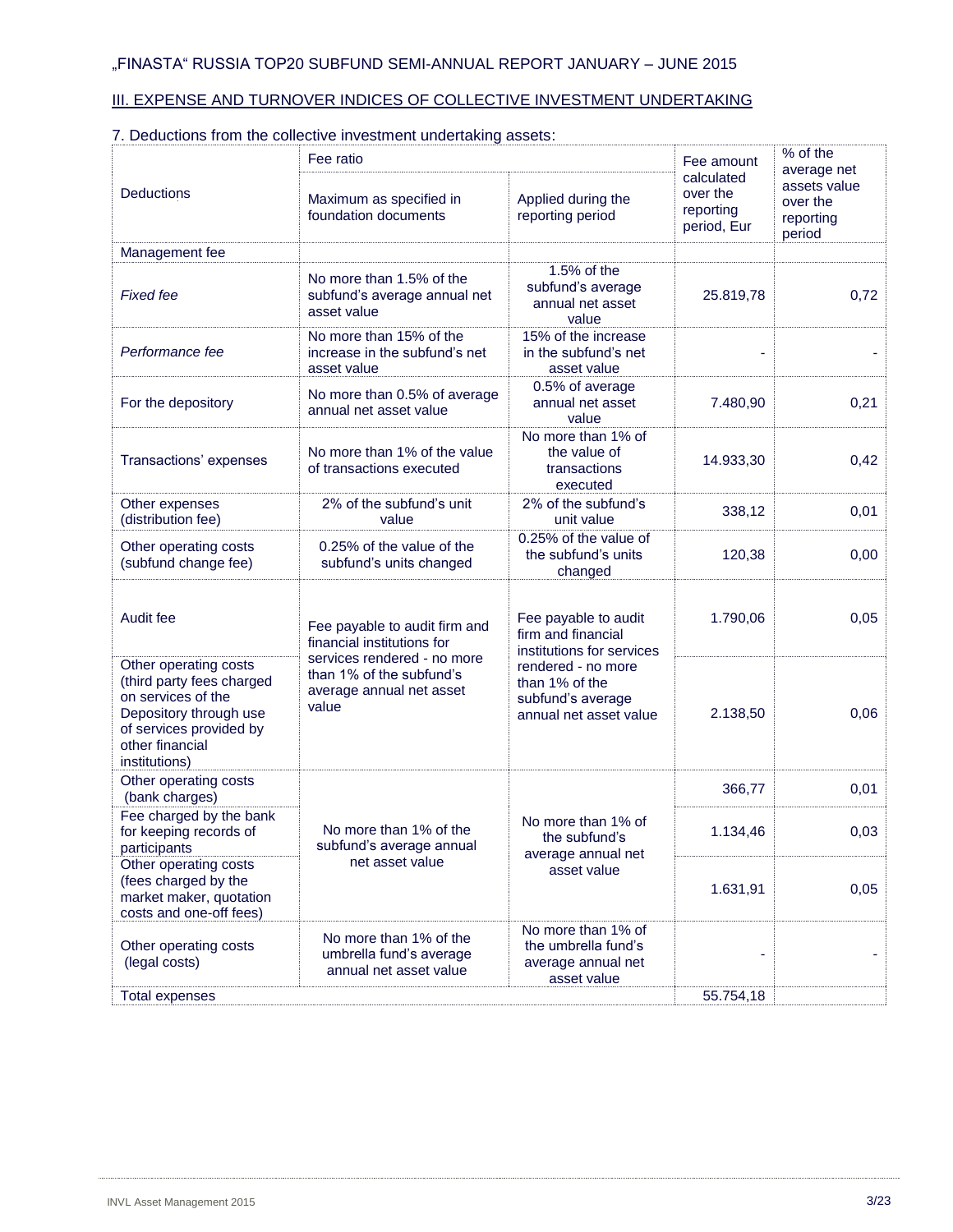## 8. Intermediary fees:

| Name of<br>intermediary | Description of services<br>provided                                | Remuneration<br>for services, Eur<br>(2015-06-30) | Remuneration<br>for services, Eur<br>$(2014 - 06 - 30)$ | Intermediary's connection<br>with the Management<br>Company                                                              |
|-------------------------|--------------------------------------------------------------------|---------------------------------------------------|---------------------------------------------------------|--------------------------------------------------------------------------------------------------------------------------|
| AB bank<br>"Finasta"    | Commission fee for<br>intermediation in<br>securities transactions | 10.040,78                                         | 39.649,19                                               | The supervisory person of<br>the Management Company<br>and the intermediary<br>supervisory person is one<br>and the same |
| SEB bank, AB            | Commission fee for<br>intermediation in<br>securities transactions | 4.892.52                                          |                                                         | SEB bank, AB is the<br>depository of the fund<br>managed by Management<br>Company since 2014-07-01                       |
| Total                   |                                                                    | 14.933,30                                         | 39.649,19                                               |                                                                                                                          |

9. Information on all existing agreements on hidden commission fees and sharing of payments:

Within reporting period management company has not formed any formal or informal agreements on sharing of payments. No hidden commission fees were applied

10. Example of subtractions influence on investor's return on investment:

Information is provided on the annual report.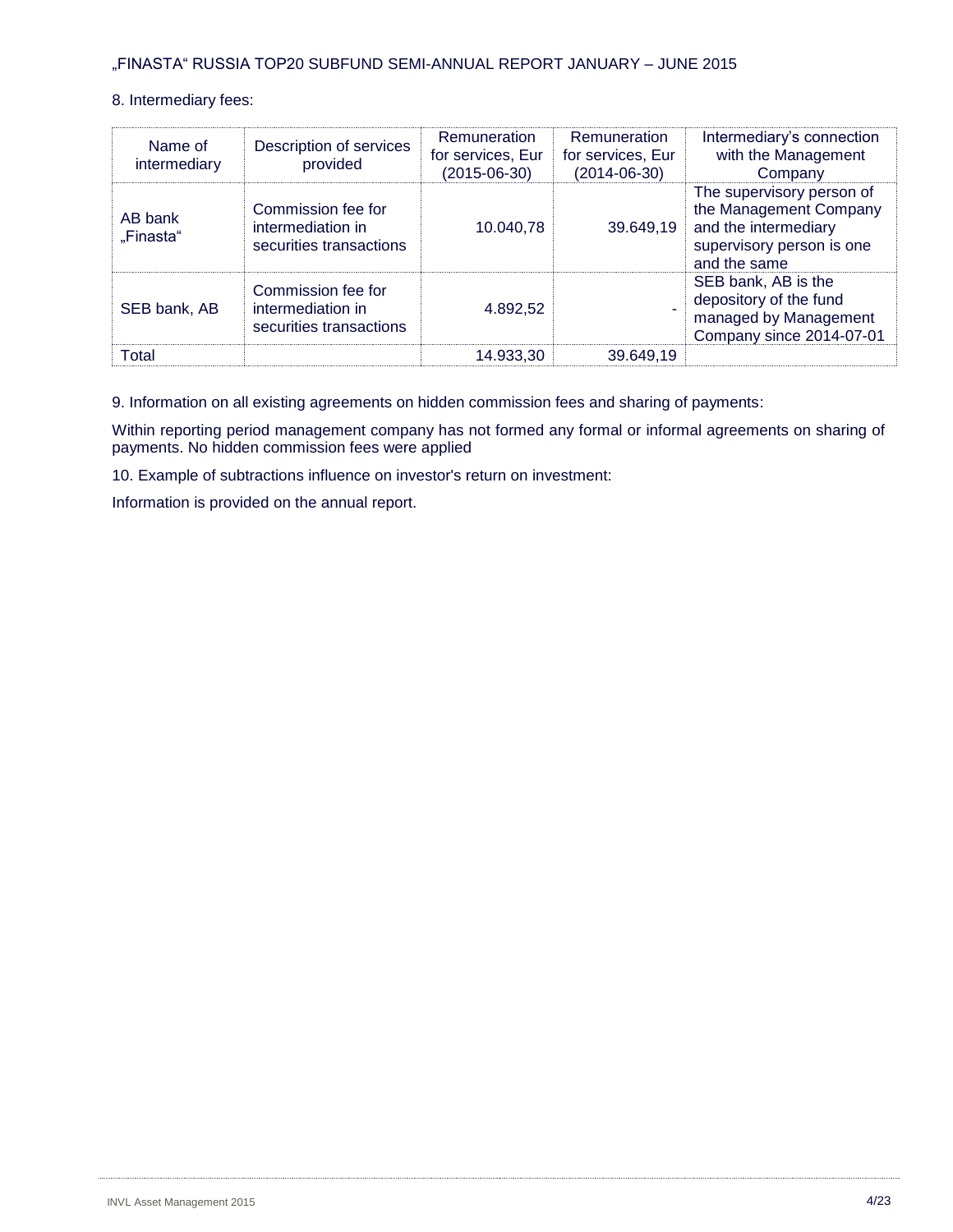## IV. INFORMATION ABOUT PORTFOLIO OF INVESTMENT INSTRUMENTS OF COLLECTIVE INVESTMENT UNDERTAKING

11. Investment portfolio composition at the end of reporting period:

| <b>Issuer name</b>                                                                    | Country   | <b>ISIN Code</b> | Quantity,<br>units | Total<br>nominal<br>value | <b>Total acquisition</b><br>value | <b>Total market</b><br>value | Market, according to which<br>data the market value has<br>been established (website) | Vote share<br>of the issuer.<br>% | Share of<br>NA, % |
|---------------------------------------------------------------------------------------|-----------|------------------|--------------------|---------------------------|-----------------------------------|------------------------------|---------------------------------------------------------------------------------------|-----------------------------------|-------------------|
| Equity securities, included in official or other corresponding equity list            |           |                  |                    |                           |                                   |                              |                                                                                       |                                   |                   |
|                                                                                       |           |                  |                    |                           |                                   |                              |                                                                                       |                                   |                   |
| Total:<br>Equity securities, included in secondary or other corresponding equity list |           |                  |                    |                           |                                   |                              |                                                                                       |                                   |                   |
|                                                                                       |           |                  |                    |                           |                                   |                              |                                                                                       |                                   |                   |
| Total:                                                                                |           |                  |                    |                           |                                   |                              |                                                                                       |                                   |                   |
| Equity securities traded in other regulated markets                                   |           |                  |                    |                           |                                   |                              |                                                                                       |                                   |                   |
| Sberbank                                                                              | <b>RU</b> | RU0009029540     | 72.000             | $\mathbf{0}$              | 149.324,28                        | 84.561,50                    | www.rts.ru                                                                            | 0,0003                            | 1,97              |
| M Video                                                                               | <b>RU</b> | RU000A0JPGA0     | 69.104             | 11.217,73                 | 258.743,11                        | 211.229,79                   | www.misex.ru                                                                          | 0,0384                            | 4,93              |
| <b>Bank St Petersburg OJSC</b>                                                        | <b>RU</b> | RU0009100945     | 311.200            | 5.051,74                  | 177.956,47                        | 204.090,42                   | www.micex.com                                                                         | 0,1035                            | 4,76              |
| <b>Lukoil GDR</b>                                                                     | <b>RU</b> | US6778621044     | 4.761              | 106,91                    | 184.024,51                        | 188.186,30                   | www.rts.ru                                                                            | 0,0006                            | 4,39              |
| Gazprom GDR                                                                           | <b>RU</b> | US3682872078     | 63.500             | 11.40753                  | 332.375,95                        | 293.743,82                   | www.rts.ru                                                                            | 0,0005                            | 6,85              |
| <b>MMC Norilsk Nickel ADR</b>                                                         | <b>RU</b> | US46626D1081     | 11.470             | 10.302,7                  | 187.690,17                        | 173.806,61                   | www.lse.co.uk                                                                         | 0,0006                            | 4,05              |
| Volga Gas PLC                                                                         | <b>RU</b> | GB00B1VN4809     | 59.424             | 838,73                    | 63.714,13                         | 52.839,97                    | www.lse.co.uk                                                                         | 0,0733                            | 1,23              |
| <b>Tatneft - Sponsored ADR</b>                                                        | <b>RU</b> | US6708312052     | 5.550              | 4.985,18                  | 166.403,09                        | 159.426,03                   | www.lse.co.uk                                                                         | 0,0015                            | 3,72              |
| Protek                                                                                | <b>RU</b> | RU000A0JQU47     | 192.000            | 311,68                    | 133.440,99                        | 124.981,94                   | www.misex.ru                                                                          | 0,0364                            | 2,92              |
| Novatek OAO GDR                                                                       | <b>RU</b> | US6698881090     | 2.947              | 264,71                    | 254.309,76                        | 269.473,28                   | www.lse.co.uk                                                                         | 0,001                             | 6,29              |
| Aeroflot - Russian Airlines                                                           | <b>RU</b> | RU0009062285     | 255.200            | 1.035,67                  | 180.234,26                        | 158.416,43                   | www.moex.com                                                                          | 0,023                             | 3,70              |
| X5 Retail Group GDR                                                                   | <b>RU</b> | US98387E2054     | 16.820             | 3.777,06                  | 235.857,84                        | 251.552,14                   | www.lse.co.uk                                                                         | 0,0248                            | 5,87              |
| Sberbank ADR                                                                          | <b>RU</b> | US80585Y3080     | 58.700             | 15.8178,4                 | 309.327,83                        | 275.230,40                   | www.lse.co.uk                                                                         | 0,0011                            | 6,42              |
| Phosagro                                                                              | <b>RU</b> | US71922G2093     | 15.119             | $\Omega$                  | 141.215,87                        | 173.828,44                   | www.lse.co.uk                                                                         | 0,0039                            | 4,05              |
| Mobile TeleSystems                                                                    | <b>RU</b> | RU0007775219     | 31.100             | 50,48                     | 149.557,05                        | 122.728,95                   | www.rts.ru                                                                            | 0,003                             | 2,86              |
| QIWI                                                                                  | <b>RU</b> | US74735M1080     | 9.930              | 4,46                      | 232.902,65                        | 250.189,98                   | www.nasdag.com                                                                        | 0,0319                            | 5,84              |
| <b>OJSC Magnit</b>                                                                    | <b>RU</b> | US55953Q2021     | 2.880              | 5,17                      | 137.333,95                        | 143.987,07                   | www.lse.co.uk                                                                         | 0,0006                            | 3,36              |
| <b>Globaltrans GDR</b>                                                                | <b>RU</b> | US37949E2046     | 52.825             | 4.744,9                   | 256.305,13                        | 225.382,87                   | www.lse.co.uk                                                                         | 0,0296                            | 5,26              |
| Novilipet Steel - GDR                                                                 | <b>RU</b> | US67011E2046     | 15.500             | 13.922,57                 | 196.110,28                        | 185.170,21                   | www.lse.co.uk                                                                         | 0,0026                            | 4,32              |
| Surgutneftegas - GDR                                                                  | <b>RU</b> | US8688612048     | 32.100             | $\mathbf{0}$              | 165.549,07                        | 169.971,71                   | www.lse.co.uk                                                                         | 0,0009                            | 3,96              |
| Federal Grid Co                                                                       | <b>RU</b> | RU000A0JPNN9     | 150.000.000        | 1.217.483                 | 151.687,48                        | 153.402,87                   | www.micex.com                                                                         | 0.0119                            | 3,58              |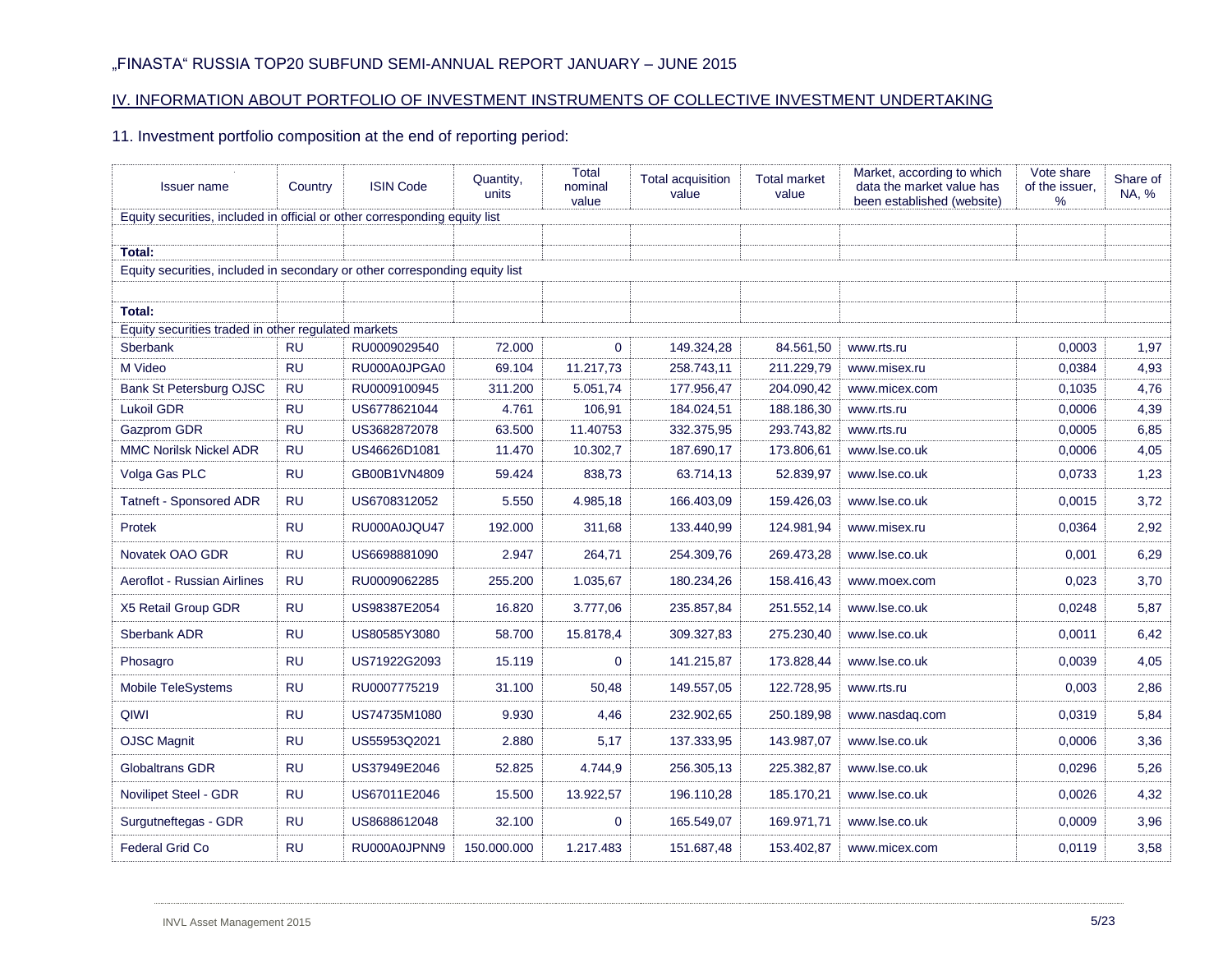| Rosneft Oil GDR                    | <b>RU</b> | US67812M2070 | 44.410      | 3.989.04  | 189.894,41   | 164.348.51   | www.lse.co.uk | 0.0004 | 3,83  |
|------------------------------------|-----------|--------------|-------------|-----------|--------------|--------------|---------------|--------|-------|
| VTB Bank GDR                       | <b>RU</b> | US46630Q2021 | 29,000      | 3.907.303 | 68.439.65    | 71.112.91    | www.rts.ru    | 0.0006 | 1,66  |
| Total:                             |           |              | 151.355.540 |           | 4.322.397,95 | 4.107.662,15 |               |        | 95,82 |
| New emissions of equity securities |           |              |             |           |              |              |               |        |       |
|                                    |           |              |             |           |              |              |               |        |       |
| Total:                             |           |              |             |           |              |              |               |        |       |
| Total of equity securities:        |           |              | 151.355.540 |           | 4.322.397,95 | 4.107.662,15 |               |        | 95,82 |

| Issuer name                                                                     | Country | <b>ISIN Code</b> | Quantity,<br>units | <b>Total nominal</b><br>value | <b>Total acquisition</b><br>value | <b>Total market</b><br>value | Interest rate | Maturity/conversion<br>date | Share of NA,<br>℅ |  |  |  |  |
|---------------------------------------------------------------------------------|---------|------------------|--------------------|-------------------------------|-----------------------------------|------------------------------|---------------|-----------------------------|-------------------|--|--|--|--|
| Non-equity securities, included in official or other corresponding equity list  |         |                  |                    |                               |                                   |                              |               |                             |                   |  |  |  |  |
|                                                                                 |         |                  |                    |                               |                                   |                              |               |                             |                   |  |  |  |  |
| Total:                                                                          |         |                  |                    |                               |                                   |                              |               |                             |                   |  |  |  |  |
| Non-equity securities, included in secondary or other corresponding equity list |         |                  |                    |                               |                                   |                              |               |                             |                   |  |  |  |  |
|                                                                                 |         |                  |                    |                               |                                   |                              |               |                             |                   |  |  |  |  |
| Total:                                                                          |         |                  |                    |                               |                                   |                              |               |                             |                   |  |  |  |  |
| Non-equity securities traded in other regulated markets                         |         |                  |                    |                               |                                   |                              |               |                             |                   |  |  |  |  |
|                                                                                 |         |                  |                    |                               |                                   |                              |               |                             |                   |  |  |  |  |
| Total:                                                                          |         |                  |                    |                               |                                   |                              |               |                             |                   |  |  |  |  |
| New emissions of non-equity securities                                          |         |                  |                    |                               |                                   |                              |               |                             |                   |  |  |  |  |
|                                                                                 |         |                  |                    |                               |                                   |                              |               |                             |                   |  |  |  |  |
| Total:                                                                          |         |                  |                    |                               |                                   |                              |               |                             |                   |  |  |  |  |
| Total of non-equity securities:                                                 |         |                  |                    |                               |                                   |                              |               |                             |                   |  |  |  |  |

| CIU name                                                                                                     | Country | <b>ISIN Code</b> | Quantity, units | Manager | Total<br>acquisition<br>value | <b>Total market</b><br>value | Market, according to<br>which data the market<br>value has been<br>established (website) | CIU<br>type <sup>*</sup> | Share of<br>NA, % |  |  |  |  |
|--------------------------------------------------------------------------------------------------------------|---------|------------------|-----------------|---------|-------------------------------|------------------------------|------------------------------------------------------------------------------------------|--------------------------|-------------------|--|--|--|--|
| CIU items (shares) following requirements of Article 61 (1) of the Law on Collective Investment Undertakings |         |                  |                 |         |                               |                              |                                                                                          |                          |                   |  |  |  |  |
| Total:                                                                                                       |         |                  |                 |         |                               |                              |                                                                                          |                          |                   |  |  |  |  |
| Units (stocks) of other CIUs                                                                                 |         |                  |                 |         |                               |                              |                                                                                          |                          |                   |  |  |  |  |
|                                                                                                              |         |                  |                 |         |                               |                              |                                                                                          |                          |                   |  |  |  |  |
| Total:                                                                                                       |         |                  |                 |         |                               |                              |                                                                                          |                          |                   |  |  |  |  |
| Total of CIU units (stocks):                                                                                 |         |                  |                 |         |                               |                              |                                                                                          |                          |                   |  |  |  |  |

**\*** CIU 1 – Collective investment undertaking, which according to its strategy invests up to 100% of net assets into non-equity securities;

CIU 2 – Collective investment undertaking, which applies mixed (balanced) investment strategy;

CIU 3 – Collective investment undertaking, which according to its strategy invests up to 100% of net assets into non-equity securities;

CIU 4 – Collective investment undertaking, which according to its strategy invests up to 100% of net assets into money market instruments;

CIU 5 – Collective investment undertakings of other types (alternative investment, private capital, real estate, commodities and etc.).

| Issuer name                                          | Country | Instrument name | Quantity, units | Currency | <b>Total market</b><br>value | Interest rate | Termination<br>date | Share of<br>NA, % |  |  |  |
|------------------------------------------------------|---------|-----------------|-----------------|----------|------------------------------|---------------|---------------------|-------------------|--|--|--|
| Money market instruments traded in regulated markets |         |                 |                 |          |                              |               |                     |                   |  |  |  |
| Total:                                               |         |                 |                 |          |                              |               |                     |                   |  |  |  |
| Other money market instruments                       |         |                 |                 |          |                              |               |                     |                   |  |  |  |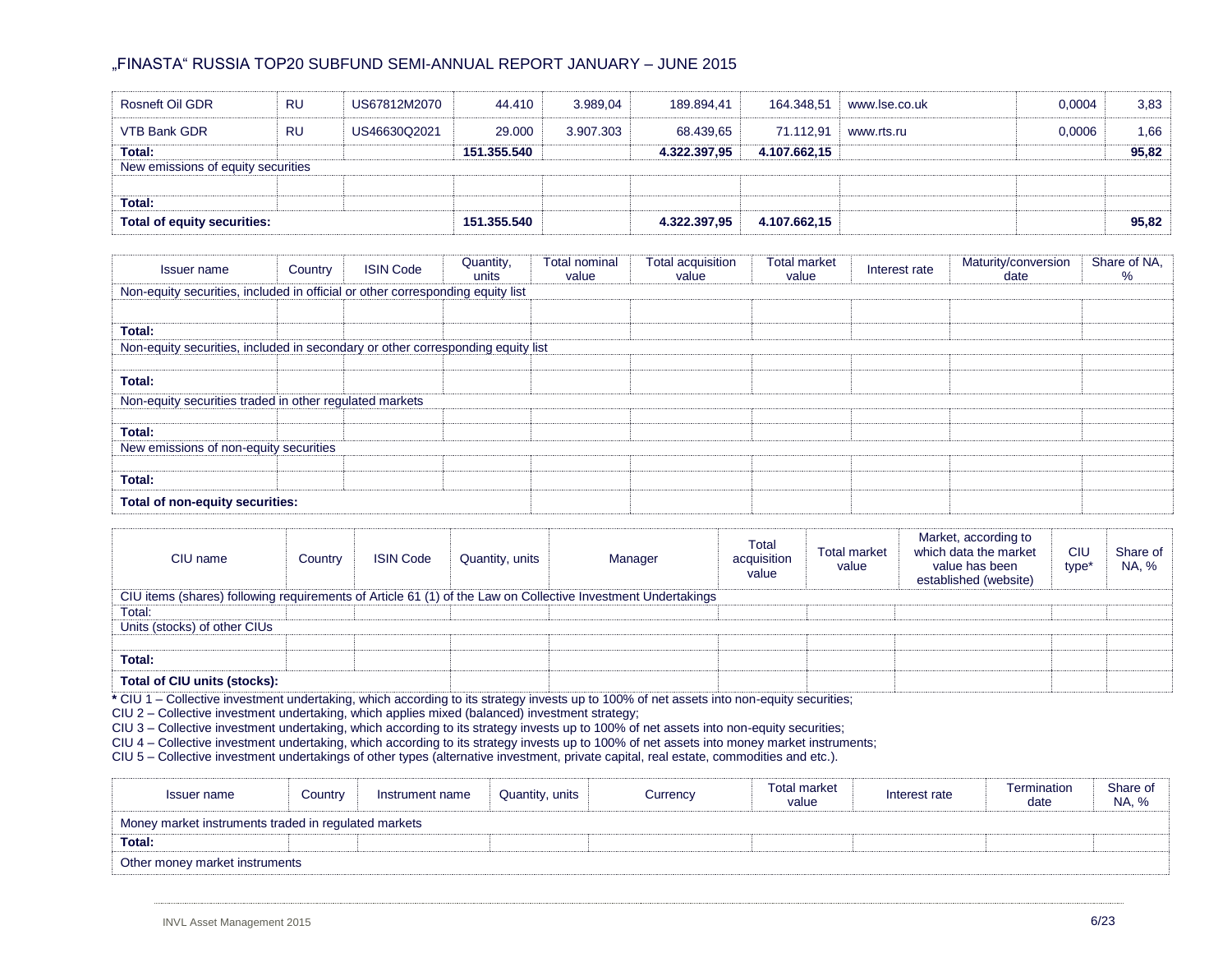| <b>Total:</b>                      |         |          |                    |               |                    |                |
|------------------------------------|---------|----------|--------------------|---------------|--------------------|----------------|
| Total of money market instruments: |         |          |                    |               |                    |                |
|                                    |         |          |                    |               | Termination of the |                |
| Credit institution name            | Country | Currencv | Total market value | Interest rate | deposit period     | Share of NA, % |
| Deposits in credit institutions    |         |          |                    |               |                    |                |

| <br>еон                   |  |  |
|---------------------------|--|--|
| <b>Tot</b><br>nstitutions |  |  |
|                           |  |  |
|                           |  |  |
|                           |  |  |
|                           |  |  |
|                           |  |  |

| Instrument name                                                        | <b>Issuer</b> | Country | Other part of<br>the<br>transaction | Currency | Investment<br>transaction | Transaction<br>value | Total<br>market<br>value | Market name<br>(website) | Termination<br>date | Share of<br>NA, % |
|------------------------------------------------------------------------|---------------|---------|-------------------------------------|----------|---------------------------|----------------------|--------------------------|--------------------------|---------------------|-------------------|
| Derivative financial instruments which are traded in regulated markets |               |         |                                     |          |                           |                      |                          |                          |                     |                   |
|                                                                        |               |         |                                     |          |                           |                      |                          |                          |                     |                   |
| Total:                                                                 |               |         |                                     |          |                           |                      |                          |                          |                     |                   |
| Other derivative financial instruments                                 |               |         |                                     |          |                           |                      |                          |                          |                     |                   |
|                                                                        |               |         |                                     |          |                           |                      |                          |                          |                     |                   |
| Total:                                                                 |               |         |                                     |          |                           |                      |                          |                          |                     |                   |
| Total of derivative financial instruments:                             |               |         |                                     |          |                           |                      |                          |                          |                     |                   |

| Name of the bank | Currency   | Total market value | Interest rate | Share of Net Assets, % |
|------------------|------------|--------------------|---------------|------------------------|
| Money            |            |                    |               |                        |
| AB SEB bank      | <b>EUR</b> | 84.090,85          |               | 1,96                   |
| AB SEB bank      | <b>USD</b> | 103.923,00         |               | 2,42                   |
| AB SEB bank      | <b>RUB</b> | 2.575,60           |               | 0,06                   |
| AB SEB bank      | <b>GBP</b> | 685,18             |               | 0,02                   |
| Total of money:  |            | 191.274,63         |               | 4,46                   |

| Name                                                             | <b>Brief description</b> | <b>Total value</b> | Purpose | Share of Net Assets, % |  |  |  |
|------------------------------------------------------------------|--------------------------|--------------------|---------|------------------------|--|--|--|
| Other instruments, not mentioned in CIU regulations article 57.1 |                          |                    |         |                        |  |  |  |
| <b>Receivables</b>                                               |                          | 32.473.37          |         | 0,76                   |  |  |  |
| Payables                                                         |                          | (44.545, 42)       |         | (1,04)                 |  |  |  |
| Total:                                                           |                          | (12.072.05)        |         | (0, 28)                |  |  |  |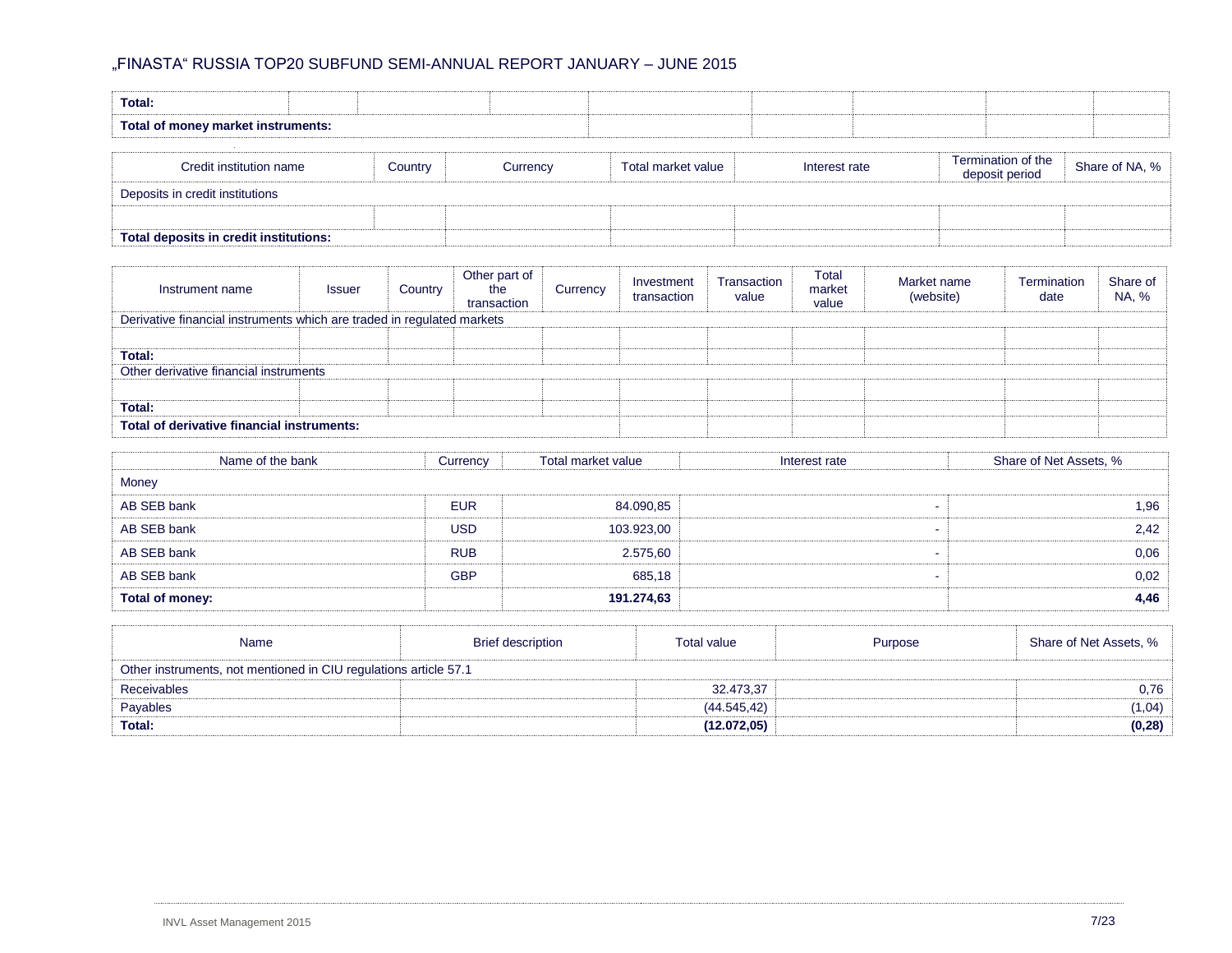12. Distribution of investments according to investment strategies in compliance of set criteria:

| Distribution of investments                         | Market value | % of assets | Market value at<br>the beginning of<br>reporting period | % of assets at the<br>beginning of<br>reporting period |
|-----------------------------------------------------|--------------|-------------|---------------------------------------------------------|--------------------------------------------------------|
| <b>Stocks</b>                                       | 4.107.662,15 | 95,82       | 2.224.896,02                                            | 91,32                                                  |
| Government bonds                                    |              | ۰           | ۰                                                       |                                                        |
| Corporate bonds                                     |              |             | ۰                                                       |                                                        |
| <b>CIUs (Collective Investment</b><br>Undertakings) |              | ۰           | ۰                                                       |                                                        |
| Money market instruments                            |              |             | ۰                                                       |                                                        |
| <b>Deposits</b>                                     |              |             |                                                         |                                                        |
| Derivative financial instruments                    |              |             |                                                         |                                                        |
| Money in credit institutions                        | 191.274,63   | 4,46        | 202.470,58                                              | 8,31                                                   |
| Other instruments                                   |              |             |                                                         |                                                        |
| Total:                                              | 4.298.936,78 | 100,28      | 2.427.366,60                                            | 99,63                                                  |

#### According to investment object

# According to sector

| Distribution of investments                        | Market value | % of assets | Market value at<br>the beginning of<br>reporting period | % of assets at the<br>beginning of<br>reporting period |
|----------------------------------------------------|--------------|-------------|---------------------------------------------------------|--------------------------------------------------------|
| Telecommunications                                 | 122.728,95   | 2,86        | 85.644,60                                               | 3,52                                                   |
| Health care                                        |              |             |                                                         |                                                        |
| Optional consumer goods and<br>services            | 846.581,23   | 19,75       | 184.498,62                                              | 7,57                                                   |
| Daily consumer goods and<br>services               | 143.987,07   | 3,36        | 152.558,95                                              | 6,26                                                   |
| <b>Financial services</b>                          | 885.185,21   | 20,65       | 551.024,38                                              | 22,62                                                  |
| IT                                                 |              |             |                                                         |                                                        |
| Industrial materials                               | 124.981,94   | 2,92        | 143.331,72                                              | 5,88                                                   |
| Utility goods and services                         | 153.402,87   | 3,58        | 51.393,78                                               | 2,11                                                   |
| Energy                                             | 1.297.989,62 | 30,28       | 845.329,92                                              | 34,70                                                  |
| <b>Materials</b>                                   | 532.805,26   | 12,43       | 211.114,05                                              | 8,67                                                   |
| <b>CIU (Collective Investment</b><br>Undertakings) |              |             |                                                         |                                                        |
| Derivative investment instruments                  | ۰            | ٠           | ۰                                                       |                                                        |
| <b>Government Bonds</b>                            |              |             |                                                         |                                                        |
| Total:                                             | 4.107.662,15 | 95,82       | 2.224.896,02                                            | 91,32                                                  |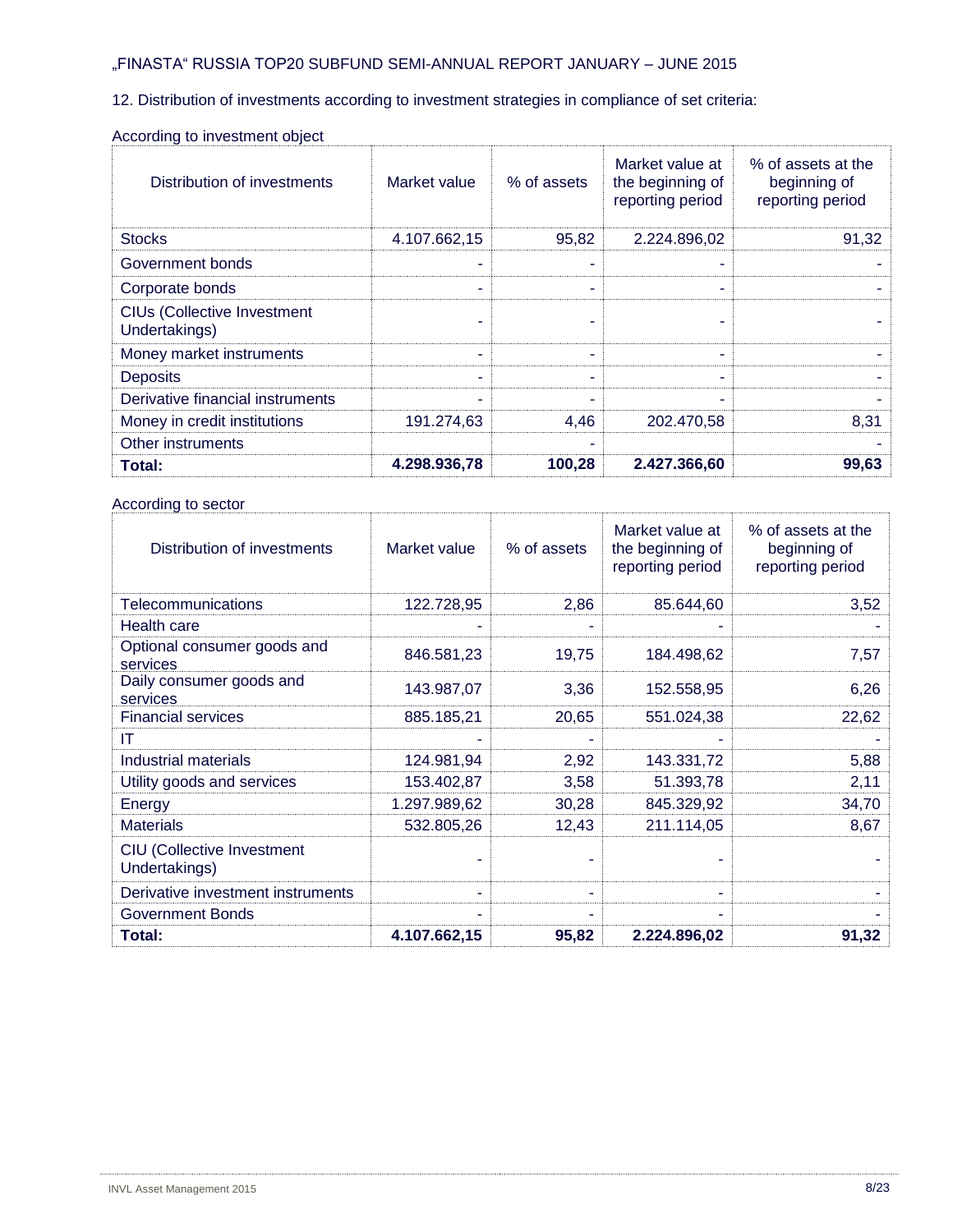#### According to currencies

| Distribution of investments | Market value | % of assets | Market value at<br>the beginning of<br>reporting period | % of assets at the<br>beginning of<br>reporting period |
|-----------------------------|--------------|-------------|---------------------------------------------------------|--------------------------------------------------------|
| <b>EUR</b>                  | 84.090,85    | 1.96        | 185.847,60                                              | 7,63                                                   |
| <b>GBP</b>                  | 53.525,15    | 1.25        | 160.395,37                                              | 6,58                                                   |
| <b>USD</b>                  | 3.099.333,28 | 72.30       | 1.389.015,72                                            | 57,01                                                  |
| <b>RUB</b>                  | 1.061.987,50 | 24.77       | 692.067,70                                              | 28,41                                                  |
| Total:                      | 4.298.936,78 | 100,28      | 2.427.366,60                                            | 99,63                                                  |

#### According to geographical zone

| Distribution of investments | Market value | % of assets | Market value at<br>the beginning of<br>reporting period | % of assets at the<br>beginning of<br>reporting period |
|-----------------------------|--------------|-------------|---------------------------------------------------------|--------------------------------------------------------|
| Lithuania                   | 191.274,63   | 4.46        | 202.470.58                                              | 8,31                                                   |
| Kazakhstan                  | ۰            | ۰           | 148.857,89                                              | 6,11                                                   |
| Russia                      | 4.107.662,15 | 95.82       | 2.026.417,85                                            | 83,17                                                  |
| Ukraine                     |              |             | 49.620,28                                               | 2,04                                                   |
| <b>Total:</b>               | 4.298.936,78 | 100,28      | 2.427.366,60                                            | 99,63                                                  |

### According to the type of issuer

| Distribution of investments                          | Market value | % of assets | Market value at<br>the beginning of<br>reporting period | % of assets at the<br>beginning of<br>reporting period |
|------------------------------------------------------|--------------|-------------|---------------------------------------------------------|--------------------------------------------------------|
| Government of the Republic of<br>Lithuania           |              |             |                                                         |                                                        |
| Governments of other countries                       |              | ۰           | ۰                                                       |                                                        |
| Companies registered in the<br>Republic of Lithuania |              |             |                                                         |                                                        |
| Companies registered in other<br>countries           | 4.107.662,15 | 95,82       | 2.224.896,02                                            | 91,32                                                  |
| CIUs registered in the Republic of<br>Lithuania      |              |             | ۰                                                       |                                                        |
| CIUs registered in other countries                   |              | ٠           | ۰                                                       |                                                        |
| Other                                                |              |             |                                                         |                                                        |
| Total:                                               | 4.107.662,15 | 95,82       | 2.224.896,02                                            | 91,32                                                  |

13. Following transactions were completed within the reporting period, except transactions specified in point 11 of this report:

Within reporting period there were no executions of such transactions.

14. Types of financial instruments and related risks, quantitative boundaries and methods used to evaluate risk related to derivative financial instruments indicated in point 11 of the appendix. Methods that can be used to hedge investment position against risk using derivative financial instruments:

Within reporting period there were no executions of transactions involving derivative investment instruments.

15. Gross value of liabilities arising from the use of derivative financial instruments:

Within reporting period there were no completions of transactions involving derivative investment instruments. Therefore, there were no liabilities related to use of derivative financial instruments.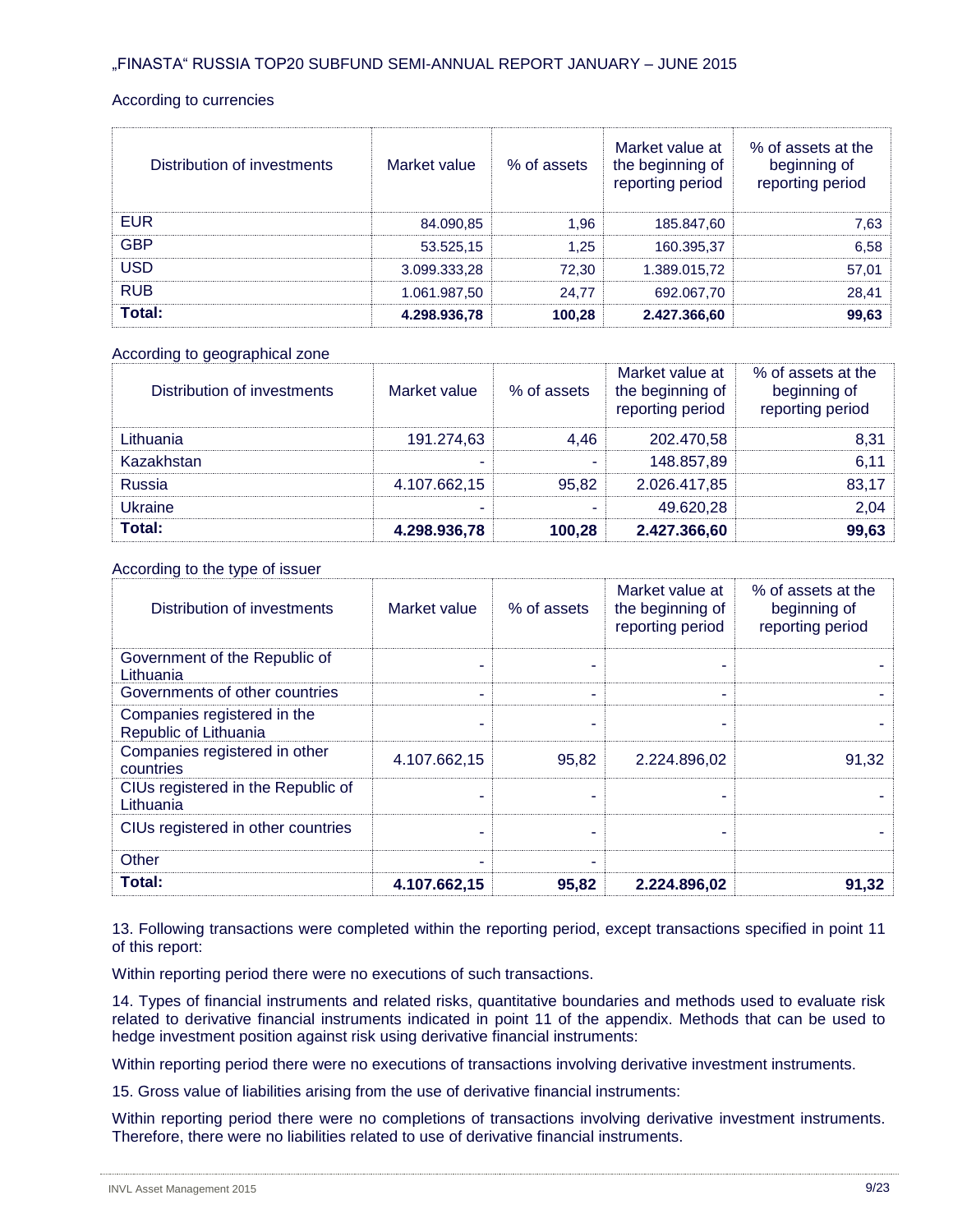16. Risk, related to derivative investment instruments taken by financed collective investment entity:

16.1. The sum of the direct potential risk extent of the feeder collective investment undertaking and the actual derivative financial instruments risk of the master collective investment undertaking that is proportional to the feeder collective investment undertaking investments to the master undertaking:

The collective investment undertaking is a non-master investment undertaking.

16.2. The sum of the direct potential risk extent of the feeder collective investment undertaking and the extent of potential maximum risk that was taken by the master collective investment undertaking according to transactions on derivative financial instruments and that was determined in the founding documents of the master collective investment undertaking and that is proportional to the feeder collective investment undertaking investments to the master undertaking:

The collective investment undertaking is a non-master investment undertaking.

17. Identify factors within reporting period that had most significant impact on investment portfolio structure and changes in its value:

The subfund's investment portfolio is in line with the subfund's investment strategy.

The subfund's assets are invested in shares of companies operating in Russian Federation. No more than 33% of the subfund's assets may be invested in companies based in other CIS countries (including the former CIS countries).

The subfund's investment portfolio comprises shares of 18 to 25 different companies. A low level of diversification of the investment portfolio enables the subfund to ensure maximum monitoring of the selected positions and an effective structure of the subfund.

18. Identify factors within reporting period that had most significant impact on investment portfolio structure and changes in its value:

Fluctuations of stock and commodity prices had the greatest impact on investment portfolio value changes.

V. RETURN ON IVESTMENTS AND RISK INDICATORS OF THE COLLECTIVE INVESTMENT UNDERTAKING

19. Benchmark index (if selected) and its brief description:

Information is provided in the annual report.

20. Change in unit (share) value for the same period, change in annual return (gross and net) on investments, and change in value of benchmark index (if selected), and other indicators over the last 10 years of the fund's operation:

Information is provided in the annual report.

21. Average return on investments, average change in value of investment unit and average change in value of benchmark index (if selected) over the last three, five, ten years (average net return on investments, average change in unit value and average change in value of benchmark index are calculated as a geometric mean of annual changes in net return on investments, annual changes in unit value and annual changes in value of benchmark index, respectively):

Information is provided in the annual report.

22. Other indicators revealing the risks pertaining to the investment portfolio:

Information is provided in the annual report.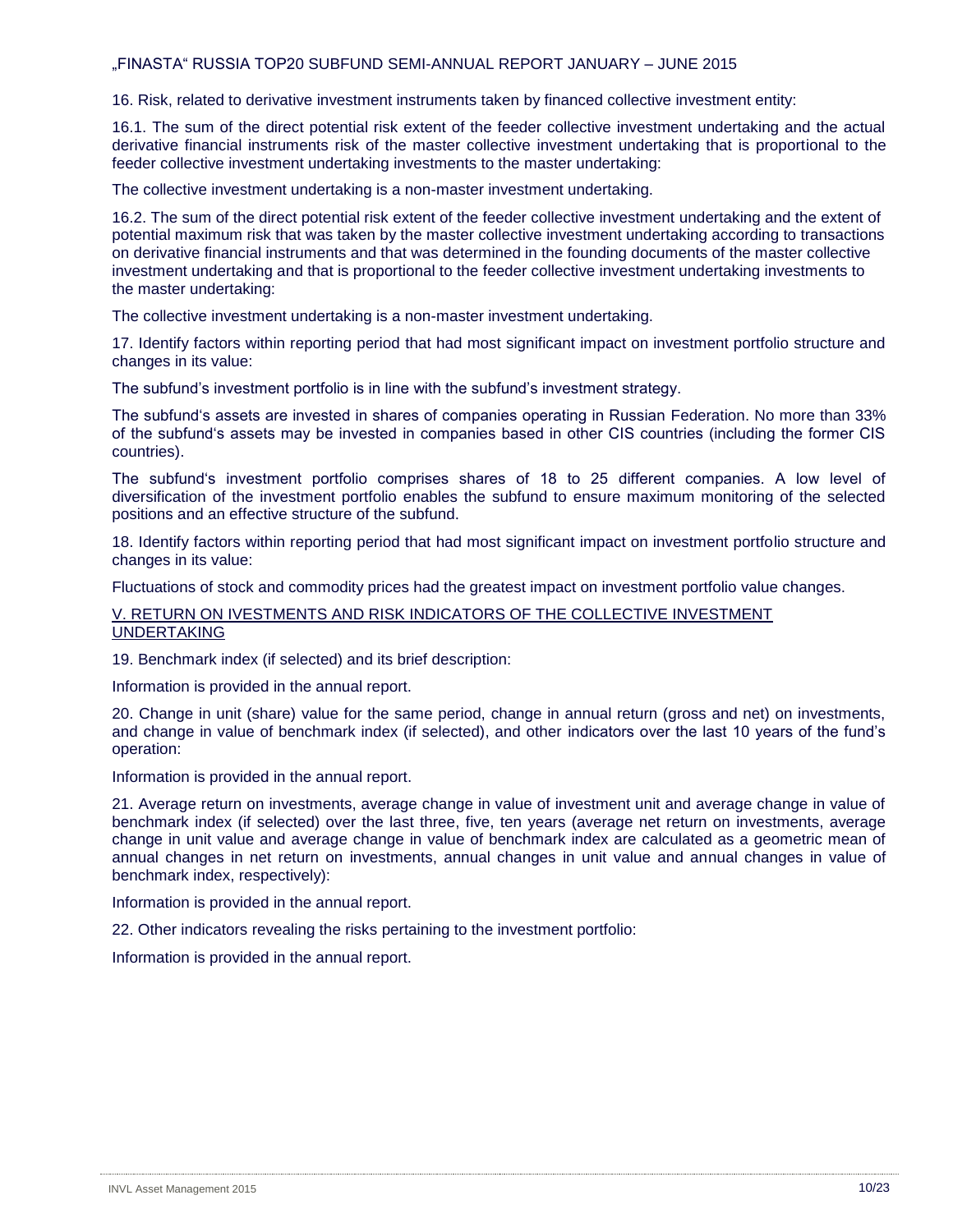## VI. FINANCIAL POSITION OF COLLECTIVE INVESTMENT UNDERTAKING

#### 23. Financial statements of collective investment undertaking are in compliance with legal requirements determined by legal acts of Republic of Lithuania.

## 23.1. Statement of financial position:

| No.       | Assets                                                                           | Note No. | <b>Financial year</b><br>$(2015 - 06 - 30)$ | Previous financial<br>year (2014-12-31) |
|-----------|----------------------------------------------------------------------------------|----------|---------------------------------------------|-----------------------------------------|
| А.        | <b>ASSETS</b>                                                                    |          | 4.346.802,39                                | 1.777.217,51                            |
| L.        | <b>CASH</b>                                                                      |          | 206.666,87                                  | 116.025,20                              |
| H.        | <b>TERM DEPOSITS</b>                                                             |          |                                             |                                         |
| III.      | MONEY MARKET INSTRUMENTS                                                         |          |                                             |                                         |
| III.1.    | <b>Treasury bills</b>                                                            |          |                                             |                                         |
| III.2.    | Other money market instruments                                                   |          |                                             |                                         |
| IV.       | <b>TRANSFERABLE SECURITIES</b>                                                   |          | 4.107.662,15                                | 1.653.627,17                            |
| IV.1.     | Non-equity securities                                                            |          |                                             |                                         |
| IV.1.1.   | Governments and central banks or non-<br>equity securities guaranteed by them    |          |                                             |                                         |
| IV.1.2.   | Other non-equity securities                                                      |          |                                             |                                         |
| IV.2.     | <b>Equity securities</b>                                                         |          | 4.107.662,15                                | 1.653.627,17                            |
| IV.3.     | Investment instruments and shares of other<br>collective investment undertakings |          |                                             |                                         |
| V.        | <b>ACCOUNTS RECEIVABLE</b>                                                       |          | 32.473,37                                   | 7.565,14                                |
| V.1.      | Receivable accounts from sale of<br>investment transactions                      |          |                                             |                                         |
| V.2.      | Other receivable accounts                                                        |          | 32.473,37                                   | 7.565,14                                |
| VI.       | <b>INVESTMENT AND OTHER PROPERTY</b>                                             |          |                                             |                                         |
| VI.1.     | Investment assets                                                                |          |                                             |                                         |
| VI.2.     | Derivative financial instruments                                                 |          |                                             |                                         |
| VI.3.     | Other assets                                                                     |          |                                             |                                         |
| <b>B.</b> | <b>LIABILITIES</b>                                                               |          | 59.937,66                                   | 6.794,22                                |
| ı.        | Financial and investment asset purchase<br>liabilities                           |          |                                             |                                         |
| Ш.        | Liabilities to credit institutions                                               |          |                                             |                                         |
| Ш.        | Liabilities from contracts for derivative<br>financial instruments               |          |                                             |                                         |
| VI.       | Accounts payable to the Management<br>Company and the depository                 |          | 10.556,13                                   | 5.434,69                                |
| V.        | Other payable accounts and liabilities                                           |          | 49.381,54                                   | 1.359,53                                |
| C.        | <b>NET ASSETS</b>                                                                |          | 4.286.864,73                                | 1.770.423,29                            |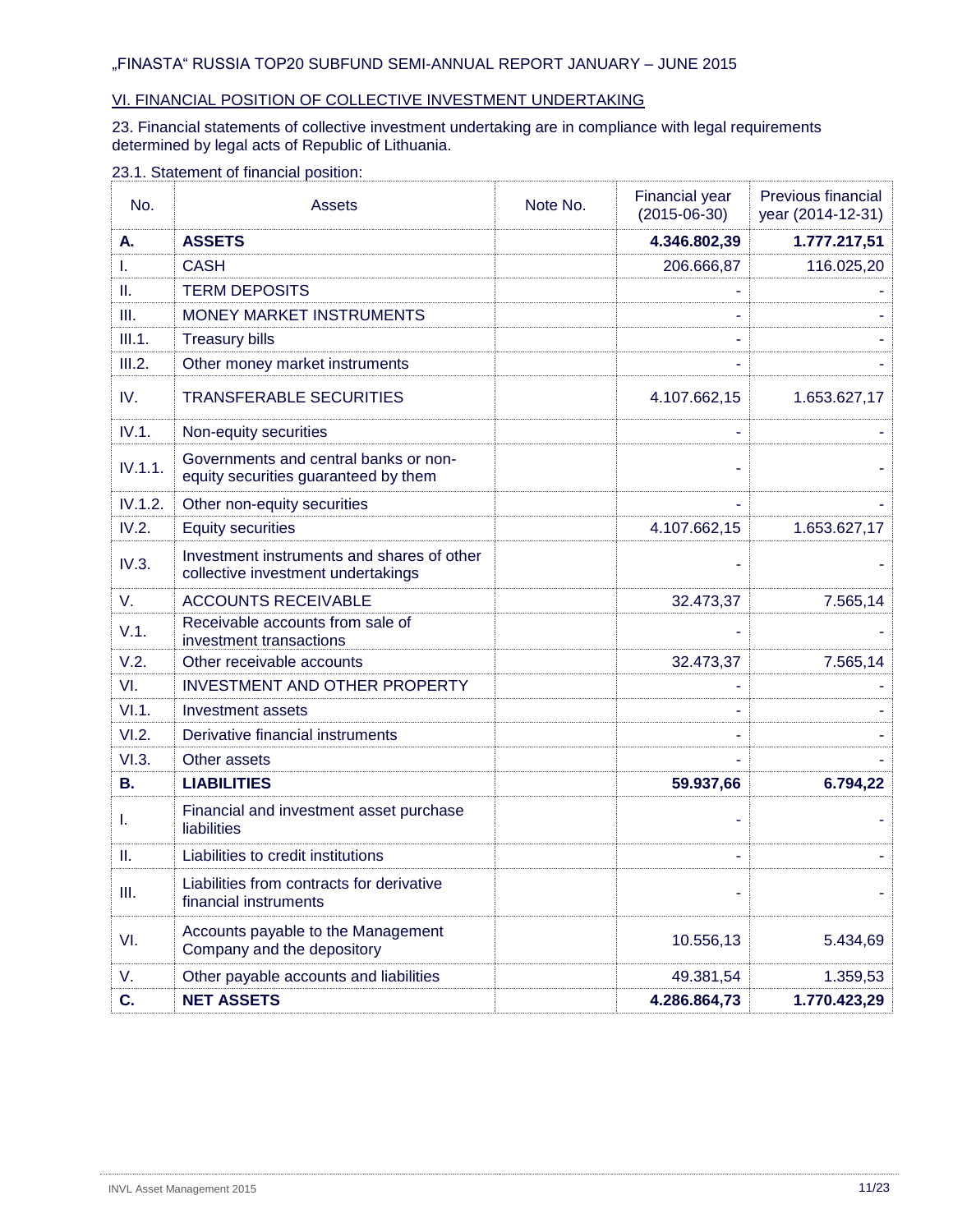## 23.2. Statement of changes in net assets:

| No.      | <b>Articles</b>                                                 | Note No. | <b>Financial year</b><br>$(2015 - 06 - 30)$ | Previous financial<br>year (2014-06-30) |
|----------|-----------------------------------------------------------------|----------|---------------------------------------------|-----------------------------------------|
| ı.       | <b>NET ASSETS VALUE AT THE START</b><br>OF THE REPORTING PERIOD |          | 1.770.423,29                                | 3.865.267,78                            |
| Ш.       | <b>INCREASE OF THE NET ASSET VALUE</b>                          |          |                                             |                                         |
| II.1.    | Members' contributions to the fund                              |          | 5.835.104,04                                | 1.238.078,75                            |
| II.2.    | Amounts received from other funds                               |          | 48.265,14                                   | 168.042,16                              |
| II.3.    | <b>Margins</b>                                                  |          |                                             |                                         |
| II.4.    | Interest income                                                 |          |                                             |                                         |
| II.5.    | <b>Dividends</b>                                                |          | 52.666,56                                   |                                         |
| II.6.    | Profit on change in value of investments<br>and sales           |          | 3.006.619,37                                | 1.281.438,22                            |
| II.7.    | Profit on change in foreign exchange rate                       |          | 43.383,31                                   | 52.945,57                               |
| II.8.    | Profit from derivative financial instrument<br>transactions     |          |                                             |                                         |
| II.9.    | Other increases in net asset value                              |          | 826,40                                      |                                         |
|          | <b>TOTAL INCREASE:</b>                                          |          | 8.986.864,82                                | 2.740.504,70                            |
| Ш.       | <b>DECREASE IN NET ASSETS VALUE</b>                             |          |                                             |                                         |
| III.1.   | Allowances for the fund's members                               |          | 3.831.518,01                                | 2.326.830,98                            |
| III.2.   | Allowances for other funds                                      |          | 19.750,43                                   | 73.628,68                               |
| III.3.   | Losses on changes in value of<br>investments and sales          |          | 2.516.639,57                                | 1.693.751,01                            |
| III.4.   | Losses on changes in foreign exchange<br>rate                   |          | 46.761,19                                   | 27.207,73                               |
| III.5.   | Losses from derivative financial<br>instrument transactions     |          |                                             |                                         |
| III.6.   | Management costs:                                               |          | 55.754,18                                   | 47.997,92                               |
| III.6.1. | Salary for the Management Company                               |          | 26.278,28                                   | 19.248,24                               |
| III.6.2. | Salary for depository                                           |          | 7.480,90                                    | 6.729,65                                |
| III.6.3. | Salary for intermediaries                                       |          | 14.933,30                                   | 11.483,20                               |
| III.6.4. | Audit costs                                                     |          | 1.790,06                                    | 2.099,91                                |
| III.6.5. | Other expenses                                                  |          | 5.271,64                                    | 8.436,92                                |
| III.7.   | Other decreases in net asset value                              |          |                                             |                                         |
| III.8.   | Cost reimbursement (-)                                          |          |                                             |                                         |
| III.9.   | Distribution of profit                                          |          |                                             |                                         |
|          | <b>TOTAL DECREASE:</b>                                          |          | 6.470.423,38                                | 4.169.416,32                            |
| IV.      | NET ASSETS VALUE AT THE END OF<br>THE REPORTNG PERIOD           |          | 4.286.864,73                                | 2.436.356,17                            |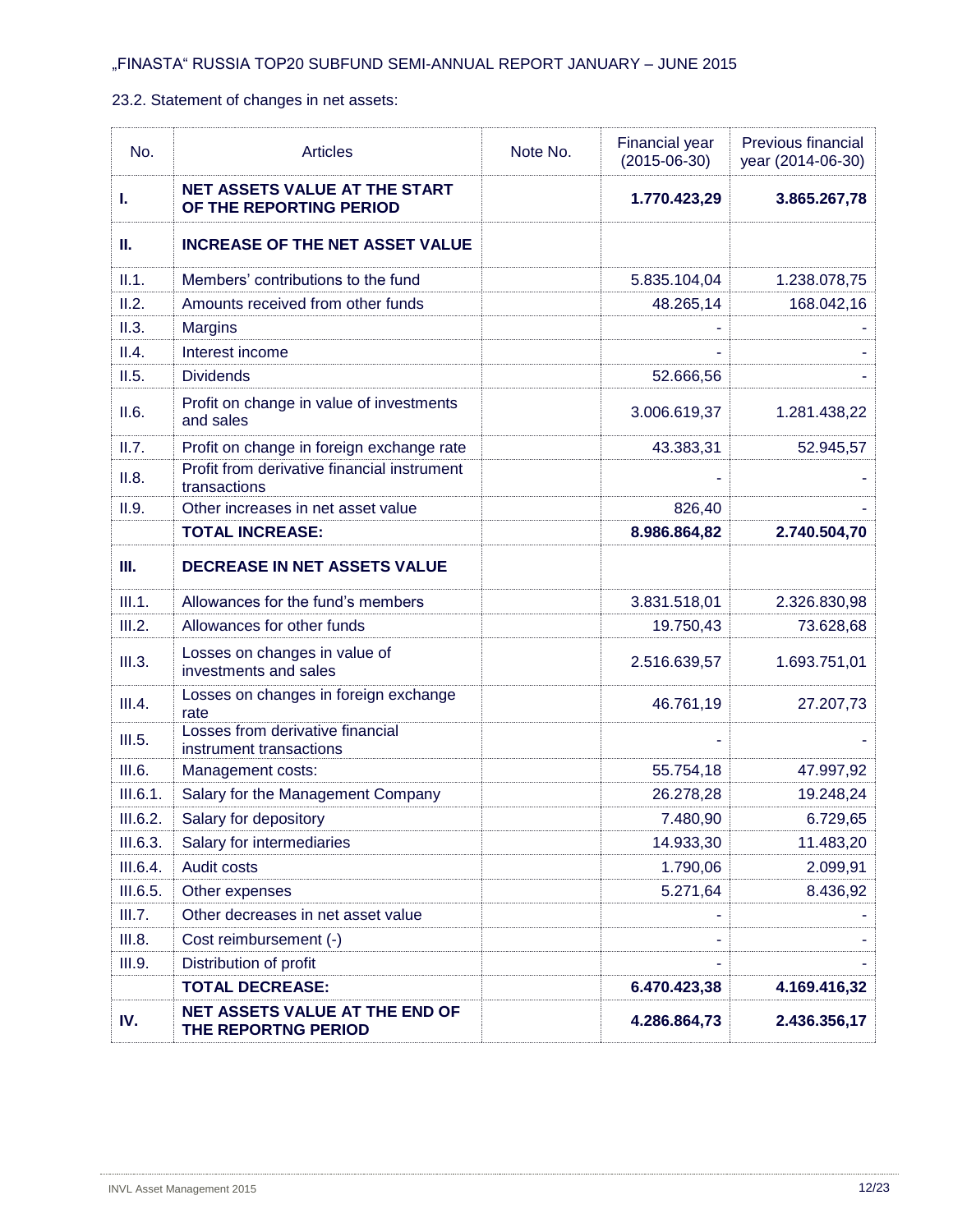### 24.3. Explanatory Notes:

## 24.3.1. General information:

## Information about the collective investment undertaking

| <b>Name</b>                                                                                                                       | Finasta Russia TOP20 Subfund                                             |  |  |
|-----------------------------------------------------------------------------------------------------------------------------------|--------------------------------------------------------------------------|--|--|
| Legal form                                                                                                                        | Special investment subfund for investments in transferable<br>securities |  |  |
| Date on which the Securities<br>Commission approved the documents<br>on the formation of the collective<br>investment undertaking | 29 October 2010                                                          |  |  |
| Duration of operation                                                                                                             | Unlimited                                                                |  |  |
| Location                                                                                                                          | <b>Vilnius</b>                                                           |  |  |

#### Details of the management company

| <b>Name</b>                                                                       | <b>INVL Asset Management, UAB</b>                                                                                                                                                                                     |  |
|-----------------------------------------------------------------------------------|-----------------------------------------------------------------------------------------------------------------------------------------------------------------------------------------------------------------------|--|
| Company code                                                                      | 126263073                                                                                                                                                                                                             |  |
| Office address                                                                    | Maironio st. 11, LT-01124 Vilnius                                                                                                                                                                                     |  |
| Telephone number                                                                  | (8-700) 55 959                                                                                                                                                                                                        |  |
| Fax number                                                                        |                                                                                                                                                                                                                       |  |
| Email address                                                                     | info@invl.com                                                                                                                                                                                                         |  |
| Website address                                                                   | www.invl.com                                                                                                                                                                                                          |  |
| License No                                                                        | <b>VIK-005</b>                                                                                                                                                                                                        |  |
| Managers and other decision makers<br>of the collective investment<br>undertaking | Vytautas Plunksnis, member of the board of directors; Arturs<br>Miezis, asset manager Finasta Asset Management (Latvia); Tomas<br>Krakauskas, Deputy General Director and head of Portfolio<br>management department. |  |

### Details of the depository

| <b>Name</b>      | . SEB bank. AB                    |
|------------------|-----------------------------------|
| Business code    | 112021238                         |
| Office address   | Gedimino av. 12, LT-01103 Vilnius |
| Telephone number | $(8-5)$ 268 28 00                 |
| Fax number       | $(8-5)$ 268 23 33                 |

## Details of the audit company engaged to audit the annual financial statements

| Name             | <b>PricewaterhouseCoopers UAB</b> |
|------------------|-----------------------------------|
| Company code     | 111473315                         |
| Office address   | J.Jasinskio 16B, LT-03163 Vilnius |
| Telephone number | $(8-5)$ 239 2300                  |

## Reporting period

From 1 January 2015 to 30 June 2015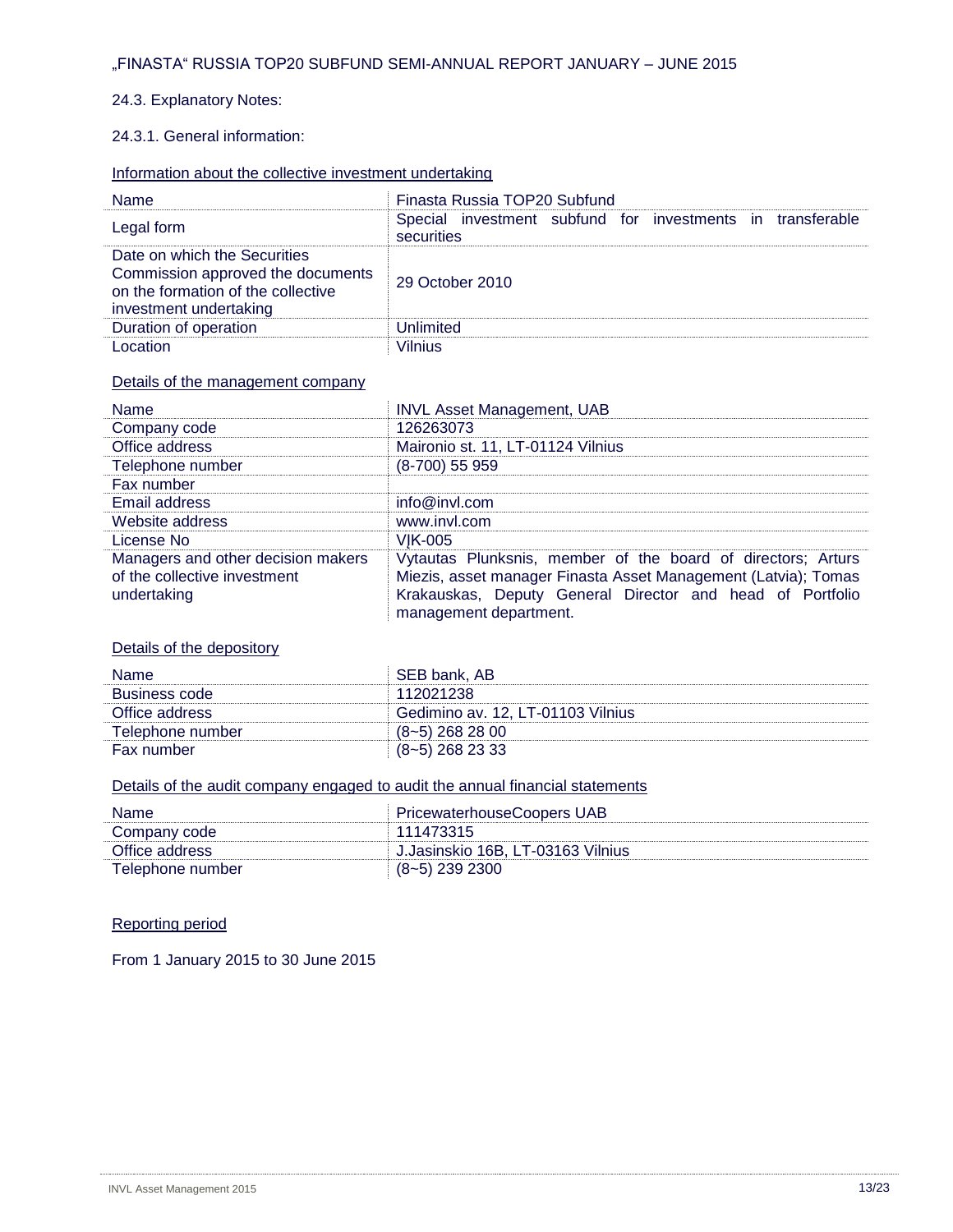#### 24.3.2. Accounting policy:

#### Regulatory legislation adopted in the preparation of the financial statements

Finasta Asset Management UAB manages the assets of the subfund, keeps the subfund's accounting records and prepares its financial statements in compliance with Business Accounting Standards (BAS), Lithuanian Law on Accounting, Lithuanian Law on Collective Investment Undertakings and other legal acts. With effect from 2011, BAS 39 was adopted following its approval on 13 December 2010. International Financial reporting Standards were not applied in the preparation of the subfund's annual financial statements for 2013, as set forth in the official explanation of the Bank of Lithuania.

The subfund's assets are denominated in the litas, however, investments may be made in different foreign currencies. The management company uses derivative financial instruments to mitigate the negative effects of fluctuations in foreign exchange rates.

The financial year of the subfund coincides with the calendar year. The subfund's financial statements are prepared within four months following the end of the financial year. The fund's accounting records are kept in the euros, and all amounts in these financial statements have been presented in a national currency of the Republic of Lithuania – the litas (LTL) at the accuracy of the litas cents.

From 2 February 2002, the litas was pegged to the euro at an exchange rate of LTL 3.4528 to EUR 1, and the exchange rates of the litas against other foreign currencies were announced daily by the Bank of Lithuania. As from 1 January 2015, Lithuania joined the euro area and adopted euro as its currency.

Due to rounding effects, there may be mismatches between the total amounts reported in these financial statements and the sums of constituent figures.

Finasta Russia TOP20 Subfund invests in shares of developing markets that have significant fluctuations in prices, therefore, continuous changes on stock exchanges may give rise to substantial fluctuations in the subfund's net asset value.

#### Financial risk management

The subfund's assets are invested in the following financial instruments in line with the defined objectives and investment policy of the subfund:

 shares, depository receipts in respect of shares and harmonised investment units (shares) of collective investment undertakings with primary investment trend focused on shares, depository receipts in respect of shares;

 bonds and other forms of non-equity securities and harmonised investment units (shares) of collective investment undertakings with primary investment trend focused on bonds and other forms of non-equity securities;

 other securities which carry the right to acquire or dispose of the transferable securities or which result in cash settlements set on the basis of transferrable securities, currencies, interest rates, yield, commodities and other indices and instruments;

 other harmonised investment units (shares) of collective investment undertakings with primary investment trend focused on transferrable securities, raw materials, commodities, currencies, interest rates, yields, other indices;

 special collective investment undertakings (alternative investment, private equity, real estate) and collective investment undertakings that are not regulated under the Lithuanian Law on Collective Investment Undertakings (investing directly in commodities, raw materials, currencies, etc.);

 money market instruments and harmonised investment units (shares) of collective investment undertakings with primary investment trend focused on money market instruments;

deposits held with credit institutions;

 derivative financial instruments linked with the above-mentioned financial instruments, financial indices, interest rates, currencies or exchange rates, provided they are used for risk management purposes.

The subfund's investment portfolio should be composed in compliance with the investment portfolio's diversification requirements and investment restrictions as set forth in the Lithuanian Law on Collective Investment Undertakings.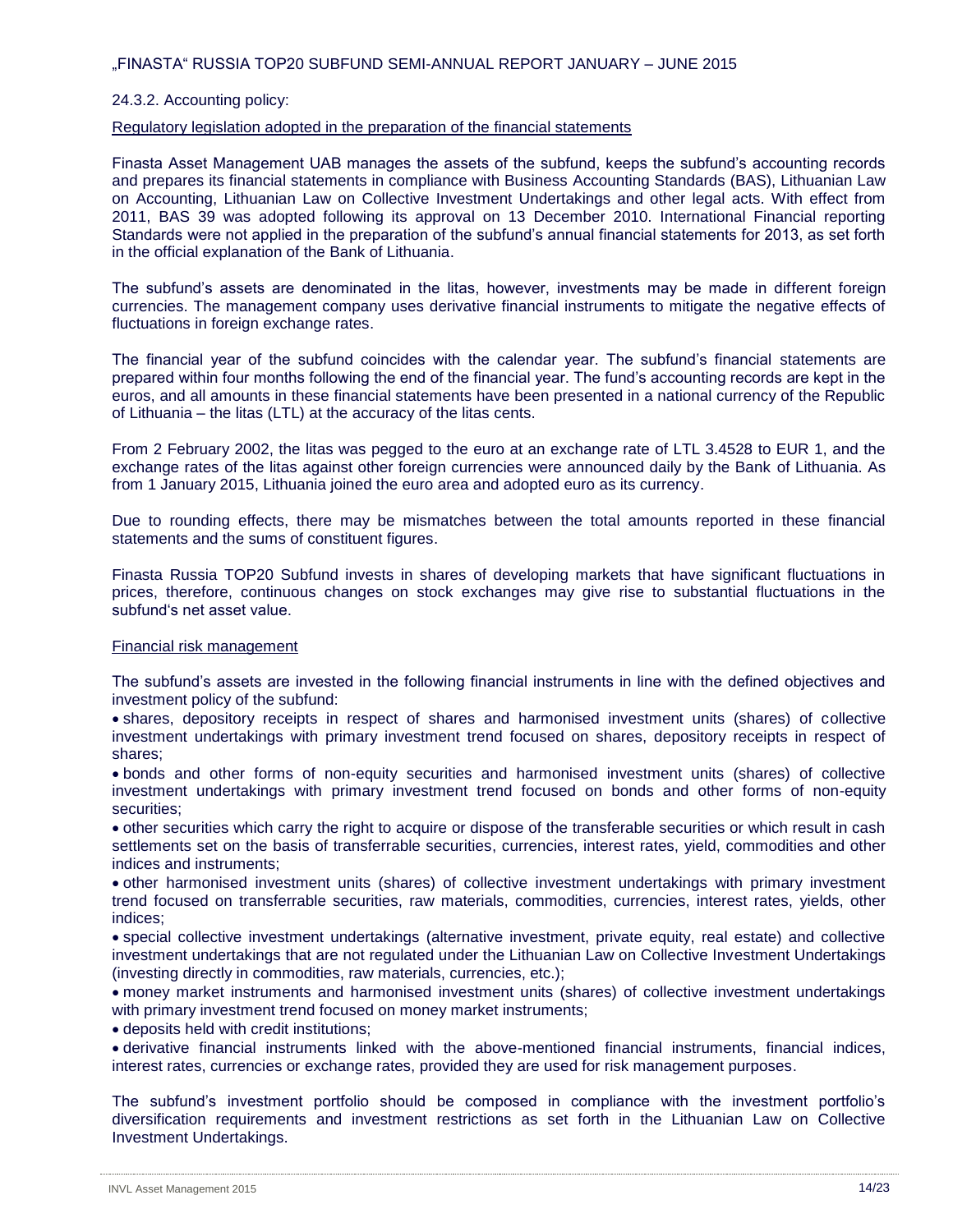The subfund's exposure to financial risks is managed through the diversification of the investment portfolio based on diversification principles defined in the fund's rules.

The Investment Committee decides on the composition of the subfund's investment portfolio in view of the current risk level of the portfolio and the effects of decisions made on the overall risk level of the portfolio. The subfund's portfolio risk is assessed periodically and reported at the Meeting of the Investment Committee at least on a quarterly basis.

The subfund's investment portfolio risk is assessed on the basis of constituent securities in view of:

- issuer's credit rating;
- price sensitivity to interest rate shifts;
- historical and expected fluctuations in price of nominal currency;
- maturity:
- yield;
- weight of securities in total investment portfolio.

No more than 20% of the subfund's net assets may be invested in transferable securities and money market instruments issued by companies of the group, which is required to prepare the consolidated financial statements.

Shares held by the subfund together with the management company or other managed collective investment undertakings in an issuing body may not carry over 1/10 of the voting rights at the issuer's general meeting of shareholders.

The subfund may acquire no more than as follows:

- 10% of the non-voting shares of an issuing body;
- 10% of the debt securities and other forms of non-equity securities of an issuing body;
- 25% of the units or shares of another collective investment undertaking;
- 10% of the money market instruments of a single issuing body.

The management company reviews the investment strategy at least once during a 3-year period and makes amendments, if necessary.

Policies for recognition of increase and decrease in assets and liabilities

Calculation of net asset value (NAV) includes as follows:

- value of assets;
- value of liabilities:
- difference between the value of assets and the value of liabilities reflects the value of net assets.

Calculation of assets and liabilities is based on their fair value, which reflects the value of net assets, at which the sale of these assets are mostly probable.

Assets (or part of them) are written off only when:

- the rights to these assets (or part of them) have been exercised;
- the rights have expired or have been transferred.

Liabilities are calculated in line with the requirements of Business Accounting Standards. Liabilities (or part of them) are written off only when they extinguish, i.e. when contractual liabilities are settled, annulled or have expired.

When calculating the value of net assets, the value of assets and liabilities denominated in foreign currencies is determined using the official exchange rate of the litas against relevant foreign currency as set by the Bank of Lithuania on the valuation date.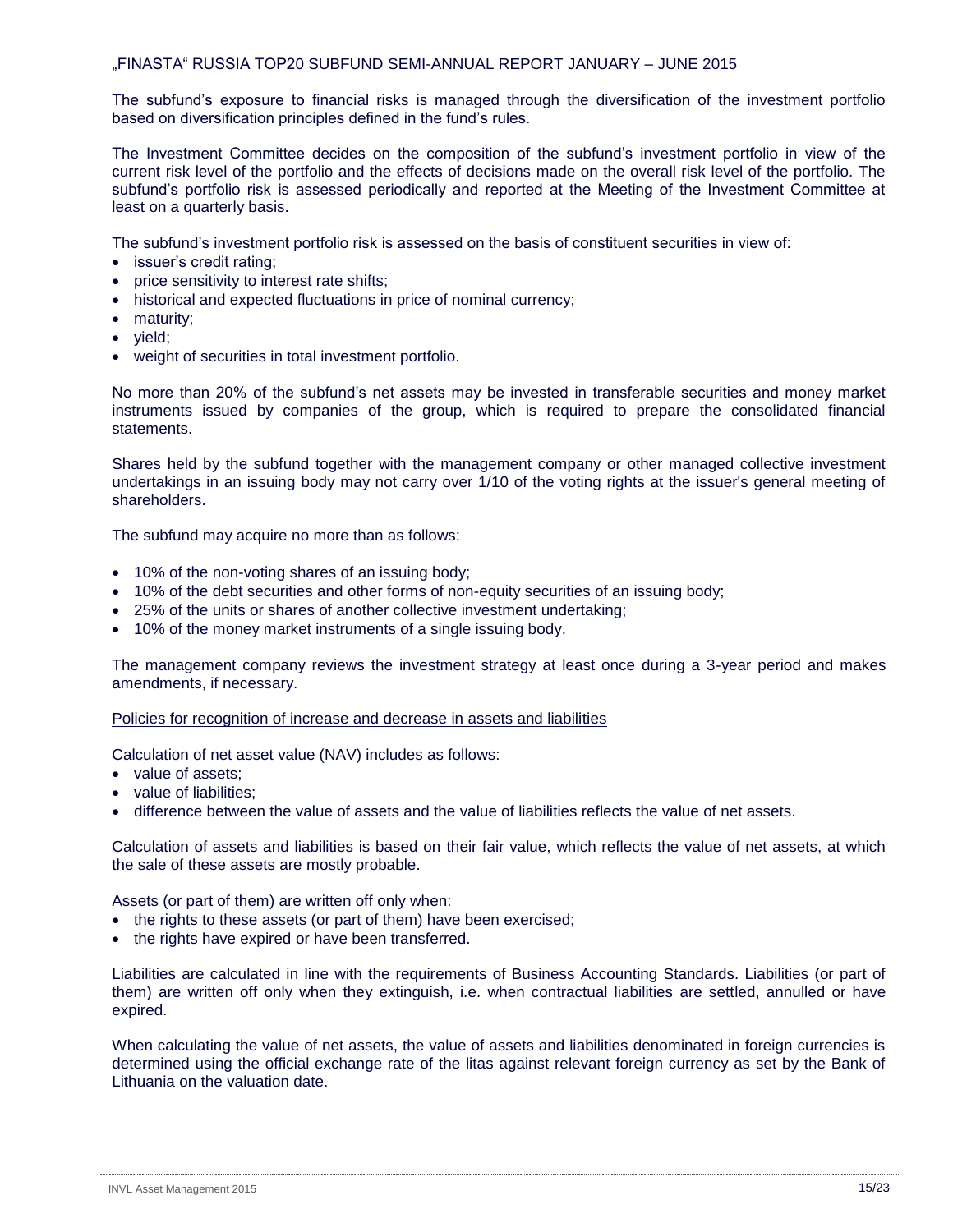#### Rules on deductions to the accumulating company and the depository

The fee charged by the management company for the management of the subfund is paid from the subfund's assets.

The fee to the management company includes as follows:

performance fee – no more than 15 (fifteen) percent on increase in the subfund's net asset value;

management fee – no more than 1.5 (one point five) percent on the subfund's average annual net asset value.

The fee to the management company does not include the fee charged by the management company for the distribution and change of the subfund's units (subfund change fee is charged on change of the subfund's units into the units of another subfund):

The sale price of the subfund's unit is equal to the sum of the value of the subfund's unit and no more than 2 (two) percent of the fee to cover distribution costs.

The change price of the subfund's unit is equal to the sum of the value of the subfund's unit and no more than 0.25 percent of the fee to cover subfund change costs.

The distribution/subfund change fees that are included in the sale/change price of the subfund's unit are paid by the participant for the subfund's units acquired under the agreement for purchase/sale of the fund's units. The distribution fee and subfund change fee are not included in the calculation of net asset value.

The fee to the management company is calculated on accrual basis on each business day on the basis of the subfund's net asset value and increase in the value of the subfund's unit on that day following the principle of simultaneity. The fee to the management company is payable on a monthly basis by the  $10^{th}$  (tenth) calendar day of the following month.

The calculation period for performance fee is from 1 January to December 31 of each calendar year. The performance fee is calculated on the basis of the *High Water Mark* principle. The performance fee is calculated on each business day by deducting the performance fee from daily increase in the value of the subfund's unit as defined in the fund's documents. Under the High water mark principle, the performance fee is deducted from the daily increase in the value of the subfund's unit only when the value of unit is higher than any of the previous values of the fund's unit.

After the end of the calendar year, the rate of asset management fee is reviewed. All overpayments during the calendar year are refunded to the subfund over 30 (thirty) calendar days after the end of the financial year, and all underpayments should be covered to the management company by the subfund over 30 (thirty) calendar days after the end of the financial year.

Overpayments refunded by the management company to the subfund are added to the subfund's net asset value.

The fee to the depository for the services rendered by the depository under the agreement is paid from the subfund's assets and it may be no more than 0.5 (point five) percent of the subfund's average annual net asset value.

The fee to the depository represents the fee charged on:

 custody of the subfund's assets; it is calculated on accrual basis on each business day on the subfund's net asset value. The fee is calculated based on assumption that one year has the actual number of business days;

 movements on the accounts of financial instruments; it is calculated on each business day of transactions in the accounts of financial instruments.

The fee to the depository is payable for each preceding quarter by the 10th (tenth) day of the following quarter.

After the end of the calendar year, the rate of asset custody fee is reviewed. All overpayments during the calendar year are refunded to the fund over 30 (thirty) calendar days after the end of the financial year, and all underpayments should be covered to the depository by the fund over 30 (thirty) calendar days after the end of the financial year.

Overpayments refunded by the depository to the fund are added to the fund's net asset value.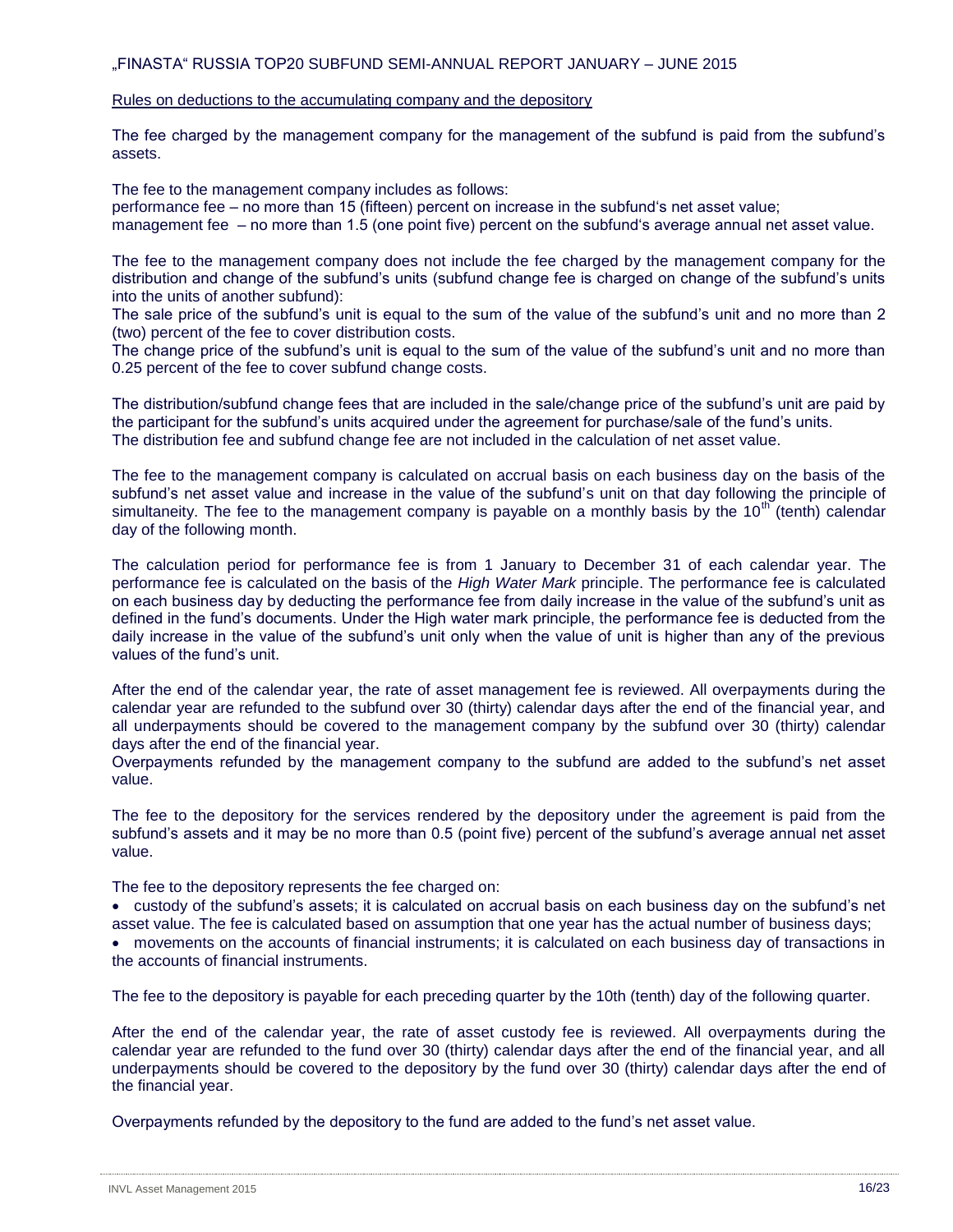#### Investment valuation methods, investment revaluation intervals

 The fair value of financial instruments traded on regulated markets of the Baltic states (Riga, Tallinn or Vilnius Stock Exchange) is determined with reference to the average quoted market price on the date of valuation, and the fair value of financial instruments traded on other than aforementioned regulated markets is determined with reference to the closing price, except when:

• the financial instruments have been quoted on several regulated markets, in which case their fair value is based on the inputs of the regulated market, which has a higher liquidity, regularity and frequency of trade in these financial instruments;

• based on the defined criteria, it is impossible to select reasonably the market, the inputs of which should be used to determine the fair value of the financial instrument, in which case the fair value is based on the inputs of the regulated market, in which the issuer's registered place of business is located;

• the financial instrument has not been quoted during the last trading session, in which case the fair value is based on the last known average market price or closing price, however not more than 30 calendar days ago, if no events have occurred since the last trading date that would make the current market price significantly lower or higher than the last known price;

• the financial instrument has not been quoted for more than 30 calendar days as at the valuation date or has been quoted less frequently than defined in the management company's procedure for the calculation of the fund's net assets, in which case the fair value is determined similarly as for the financial instruments that are not traded on regulated markets.

The procedure for valuation of financial instruments that are not traded on regulated markets is as follows:

#### Equity securities

• based on the valuation of independent business valuer qualified to be engaged in such activities, unless no more than 1 year has passed after the valuation and no events have occurred after the valuation that would make the current market price significantly lower or higher than that determined by the valuer;

 when the above-mentioned valuation is not available or the above-mentioned conditions are not met, the valuation is based on earnings (before tax) per share (using the weighted average number of shares in issue during a certain period) of a comparable company multiplied by earnings per share of the company in question;

 when due to certain reasons the above-mentioned valuation techniques cannot be used, the valuation is based on the probable selling price determined under the selected valuation technique defined in the management company's procedure for the calculation of the subfund's net asset value, which is generally accepted and widely applied in the finance market.

The valuation of debt securities and money market instruments is made in accordance with the methodology for the calculation of net asset value approved by the Bank of Lithuania or based on the following valuation techniques if they reflect more accurately the value of these financial statements:

 profitability of Lithuanian securities is determined with reference to the average profitability, given the lowest bid price and the highest ask price for particular issue of securities on that day provided by at least three primary dealers (SEB bank AB, DNB bank AB, Swedbank AB);

• the fair value of foreign securities and non-quoted securities is determined under one of the following methods:

• based on profitability data and (or) prices provided by Bloomberg, Reuters or any other international news agencies, information sources;

• based on the value of securities with analogous maturity, analogous rating and similar issue conditions;

• based on the probable selling price determined under the valuation technique of relevant financial instrument defined in the management company's procedure for the calculation of the subfund's net asset value;

 where it is impossible to determine the price of securities based on the above-mentioned methods, the value of securities is determined under the accumulated interest method (by amortising the value of securities).

The value of derivate financial instrument is determined with reference to the last market price of previous analogous transaction, provided there were no significant changes in economic circumstances over the period from the date of transaction to the date of valuation. If this condition is not met, the valuation is based on the probable selling price determined under the selected valuation technique defined in the management company's procedure for the calculation of the subfund's net asset value, which is generally accepted and widely applied in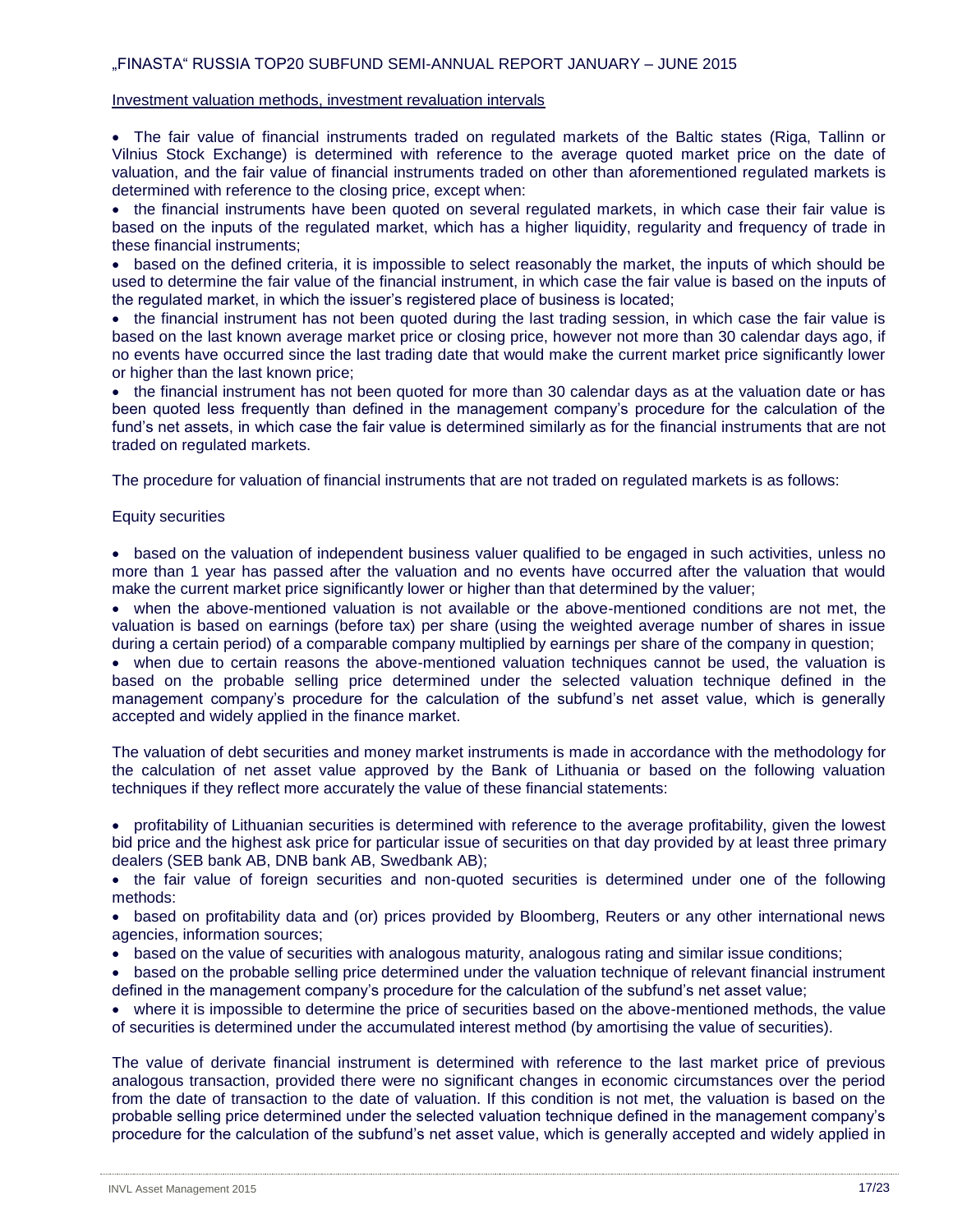the finance market; the valuation of units (shares) of collective investment undertakings is based on the last quoted redemption price.

The valuation of time deposits held in banks is based on the amortised cost.

The valuation of cash and cash held in credit institutions is based on the nominal value.

The valuation of money market instruments with the redemption term or the remaining time to redemption not longer than 397 days or with yields regularly updated in line with money market conditions at least once during 397 days, or the risk of which (including credit and interest rate risks) is very similar to the risk of financial instruments, the redemption term and yields of which satisfy the aforementioned characteristics, may be based on the amortised cost method.

The valuation of other assets is based on the probable selling price determined under the selected valuation technique defined in the management company's procedure for the calculation of the subfund's net asset value, which is generally accepted and widely applied in the finance market.

#### Rules on valuation of investment units

The initial value of the subfund's unit, which was available before the first calculation of net asset value, was equal to. EUR 28.9620 (twenty eight euros point nine thousand, six hundred and twenty euro cents).

The subfund's net asset value for the current day is calculated by midday (12am) of the following day.

The value of the subfund's unit is calculated by dividing the subfund's net asset value by the number of all subfund's units in issue as at the date of calculation. The total value of all units of the subfund is always equal to the subfund's net asset value. The value of the subfund's unit is determined as four figures after the decimal point and rounded according to the mathematical rules of rounding.

The value of the subfund's unit is announced not later than by midday (12am) of the following day after the calculation of net asset value, on the website at address: [www.finasta.com.](http://www.finasta.com/)

#### Cash and time deposits

Cash includes the subfund's cash balances at bank accounts and demand deposits with undefined maturity. Time deposits comprise cash accumulated in credit institutions in the accounts of time deposits with defined and undefined maturity. The value of time deposits is based on cash amount placed in the account of time deposit and interest accumulated thereon under the agreement on time deposit.

Cash and cash equivalents denominated in foreign currencies are translated into the national currency of the Republic of Lithuania using the official exchange rate as set by the Bank of Lithuania on the date of calculation.

Cash and time deposits denominated in foreign currencies are translated into the national currency of the Republic of Lithuania using the official exchange rate as set by the Bank of Lithuania on the date of calculation.

#### Amounts receivable and amounts payable

Amounts receivable represent amounts due to the subfund on sale of investments, amounts due on guarantee contributions and other amounts receivable under contracts. Amounts receivable also include amounts due from the management company that upon receipt are deducted from expenses for the reporting period, other than those defined in the subfund's rules or which exceed the established limits.

Amounts payable represent amounts due to other subfunds to which the participant move, amounts due to the participants or their beneficiaries, amounts due to the distributors, amounts payable under the service agreement, and other amounts payable and receivable not specified elsewhere.

#### Subsequent events

Significant events subsequent to the end of the reporting period have been disclosed in Note 14.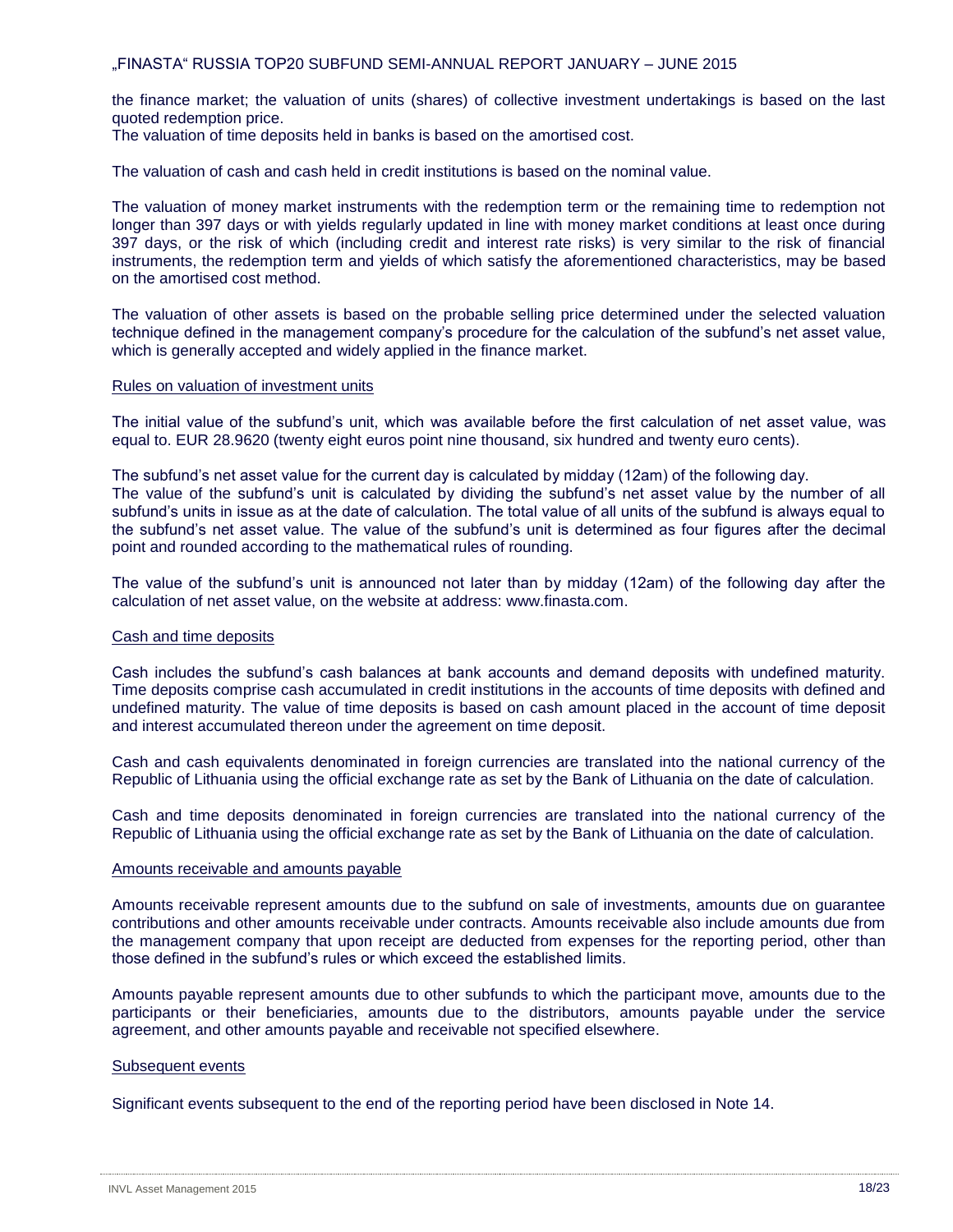24.3.3. Notes:

Note 1. Net asset value, number and value of units

Information is provided in the report's Clause 5.

Note 2. Number and value of units distributed and redeemed over the reporting period

Information is provided in the report's Clause 6.

Note 3. Investment portfolio structure

Information is provided in the report's Clause 11.

Note 4. Breakdown of investments by the criteria that meet the investment strategy

Information is provided in the report's Clause 12.

Note 5. Change in value of investments

|                                                                                | Change                                               |                                |                    |                    |                    |                                          |
|--------------------------------------------------------------------------------|------------------------------------------------------|--------------------------------|--------------------|--------------------|--------------------|------------------------------------------|
| Items of the statement<br>of net assets                                        | At the end of<br>the previous<br>reporting<br>period | Acquired<br>over the<br>period | Sold<br>(redeemed) | Value<br>increase* | Value<br>decrease* | At the end of<br>the reporting<br>period |
| Time deposits                                                                  |                                                      | ۰                              | ۰                  |                    |                    |                                          |
| Money market<br>instruments                                                    |                                                      |                                | ٠                  |                    |                    |                                          |
| Debt securities                                                                |                                                      | ۰                              | ٠                  |                    |                    |                                          |
| Debt securities issued<br>or guaranteed by<br>governments and<br>central banks |                                                      |                                |                    |                    |                    |                                          |
| Other debt securities                                                          |                                                      |                                | ۰                  |                    |                    |                                          |
| <b>Equity securities</b>                                                       | 1.653.627,17                                         | 4.563.540,53                   | 2.599.485,35       | 3.006.619,37       | 2.516.639,57       | 4.107.662,15                             |
| Units and shares of<br>collective investment<br>undertakings                   |                                                      |                                |                    |                    |                    |                                          |
| Derivative financial<br>instruments                                            |                                                      |                                | ٠                  |                    |                    |                                          |
| Real estate objects                                                            |                                                      |                                | ٠                  |                    |                    |                                          |
| Other investments                                                              |                                                      |                                | ٠                  |                    |                    |                                          |
| Total:                                                                         | 1.653.627,17                                         | 4.563.540,53                   | 2.599.485,35       | 3.006.619,37       | 2.516.639,57       | 4.107.662,15                             |

\*The net value of investment increase or decrease is provided here; the net value is calculated from the investment profit from sales and investment increase amount by contracting investment losses from sales and investment value decrease amount.

Note 6. Results of sale of investments

During the first six months of year 2015, the undertaking had no sale transactions involving financial instruments other than those measured at fair value.

Note 7. Derivative financial instruments

Information is provided in the report's Clauses 13, 14 and 15.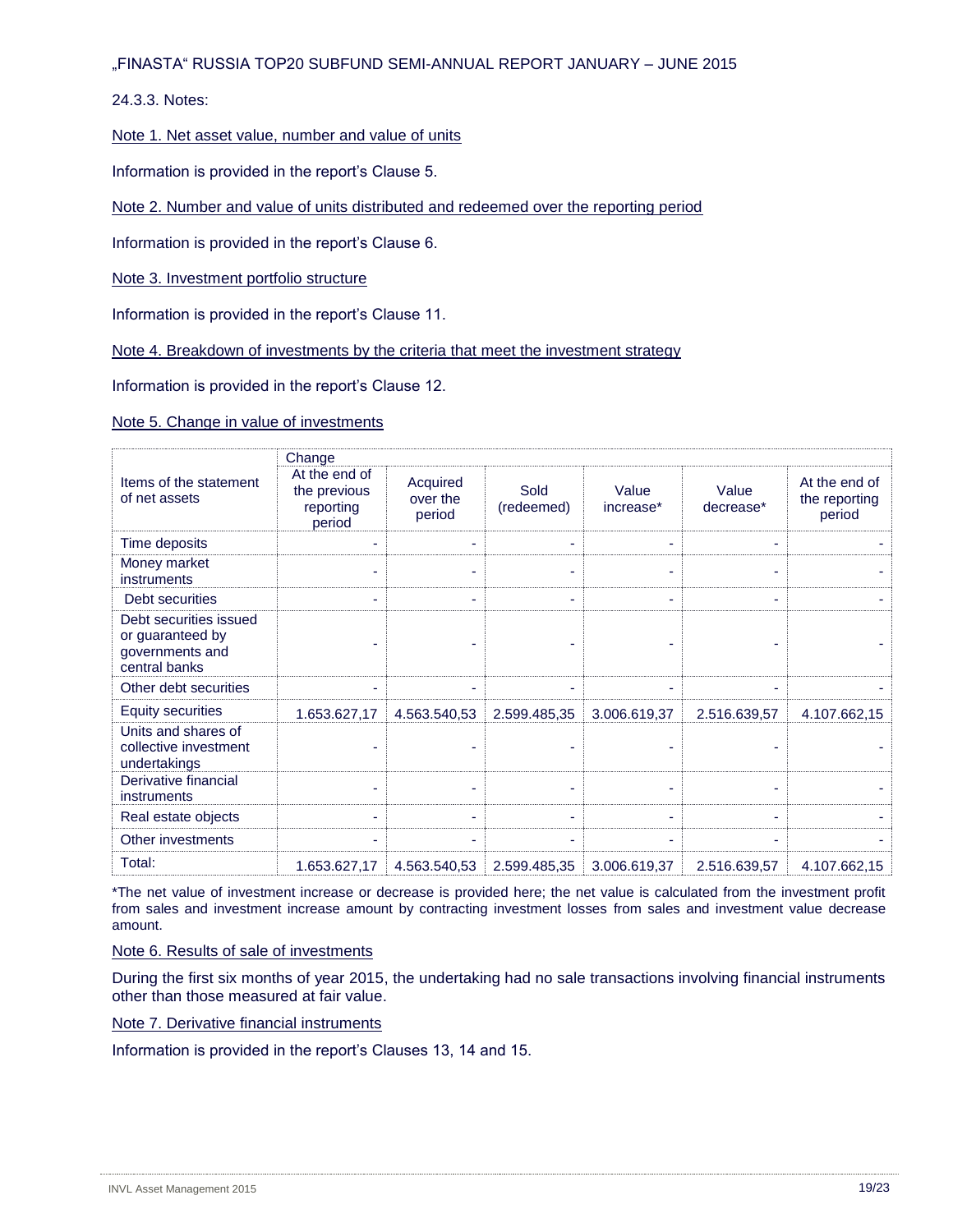Note 8. Remuneration costs for intermediaries

Information is provided in the report's Clause 8.

Note 9. Dividends and other benefits assessed and/or paid to the participants that do not result in changes in units

Information is provided in the report's Clause 26.

Note 10. Borrowings and loans granted

Information is provided in the report's Clause 27.

Note 11. Third-party guarantee commitments in respect of the undertaking's yield

During the reporting period and at the end of it, there were no third party's liabilities to guarantee the yield size of the undertaking.

Note 12. Related-party transactions over the financial year and previous financial year

No transactions were drawn with the related persons during the reporting period.

Note 13. Significant effect of changes in accounting estimates, or if these were not made, adjustments to comparative information due to changes in accounting policies or correction of errors

During the reporting period from 1 January 2015 to 30 June 2015, the Fund applied accounting policies consistent with those applied in the previous year.

Note 14. Brief description of significant events after the end of the reporting period, that, if not disclosed, might have material impact on the ability of users of these financial statements to make decisions

INVL Asset Management UAB have a status of company taking part in reorganization. MP Pension Funds Baltic UAB and INVL fondai UAB companies will be reorganized by merging them into one asset management company INVL Asset Management UAB, after the reorganization procedure only INVL Asset Management UAB will continue its operations. Reorganisation terms and information on the ongoing merger are public and can be found at website: [www.invl.com.](http://www.invl.com/)

Note 15. Significant changes in assets and liabilities that occurred after the date of calculation net asset value and that were not included in net asset value

There were no significant changes in assets and liabilities after the end of the reporting period.

Note 16. Other significant information on the financial position of the collective investment undertaking, factors and circumstances that had impact on assets and liabilities of the collective investment undertaking

There is no other significant information on the financial position of the collective investment undertakings.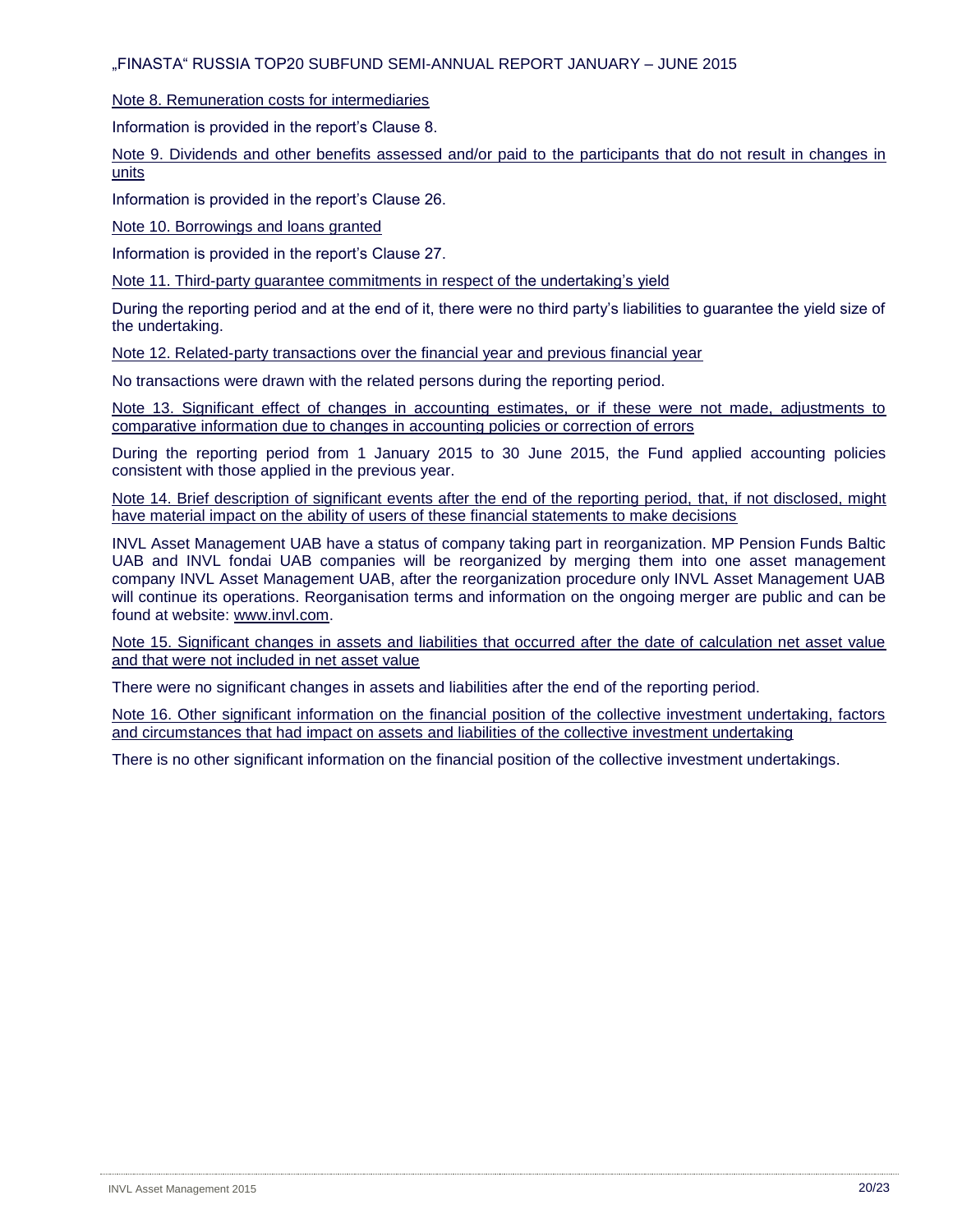24. The full text of the audit's conclusion:

Information provided in the annual report.

25. Information on investment income and expenses of the collective investment undertaking over the reporting period:

| I.   | Income from investing activities                    |               |
|------|-----------------------------------------------------|---------------|
| 1.   | Interest income                                     |               |
| 2.   | Realized gain on investment in:                     | 691.025,38    |
| 2.1. | equity securities                                   | 640.910,30    |
| 2.2. | government non-equity securities                    |               |
| 2.3. | corporate non-equity securities                     |               |
| 2.4. | financial instruments                               |               |
| 2.5. | derivative financial instruments                    |               |
| 2.6. | units of other collective investment undertaking    |               |
| 2.7. | other (dividends, coupon, currency)                 | 50.115,08     |
| 3.   | Unrealized gain (loss) on:                          | (150.930, 50) |
| 3.1. | equity securities                                   | (150.930, 50) |
| 3.2. | government non-equity securities                    |               |
| 3.3. | corporate non-equity securities                     |               |
| 3.4. | financial instruments                               |               |
| 3.5. | derivative financial instruments                    |               |
| 3.6. | units of other collective investment undertaking    |               |
| 3.7. | other                                               |               |
|      | <b>Total income</b>                                 | 540.094,88    |
| II.  | Expenses of investing activities                    |               |
| 1.   | Operating expenses:                                 | 55.754,18     |
| 1.1. | deductions of management fee                        | 26.278,28     |
| 1.2. | deductions of depository fee                        | 7.480,90      |
| 1.3. | intermediary fee                                    | 14.933,30     |
| 1.4. | audit fee                                           | 1.790,06      |
| 1.5. | deductions of other fees and charges                | 5.271,64      |
| 2.   | Other expenses                                      |               |
|      | <b>Total expenses</b>                               | 55.754,18     |
| Ш.   | Net income                                          | 484.340,70    |
| IV.  | Payments (dividends) to holders of investment units |               |
| V.   | Re-invested earnings                                | 484.340,70    |

26. Other significant information on the financial position of the collective investment undertaking, factors and circumstances that had impact on assets and liabilities of the collective investment undertaking:

There is no other significant information on the fund's financial position.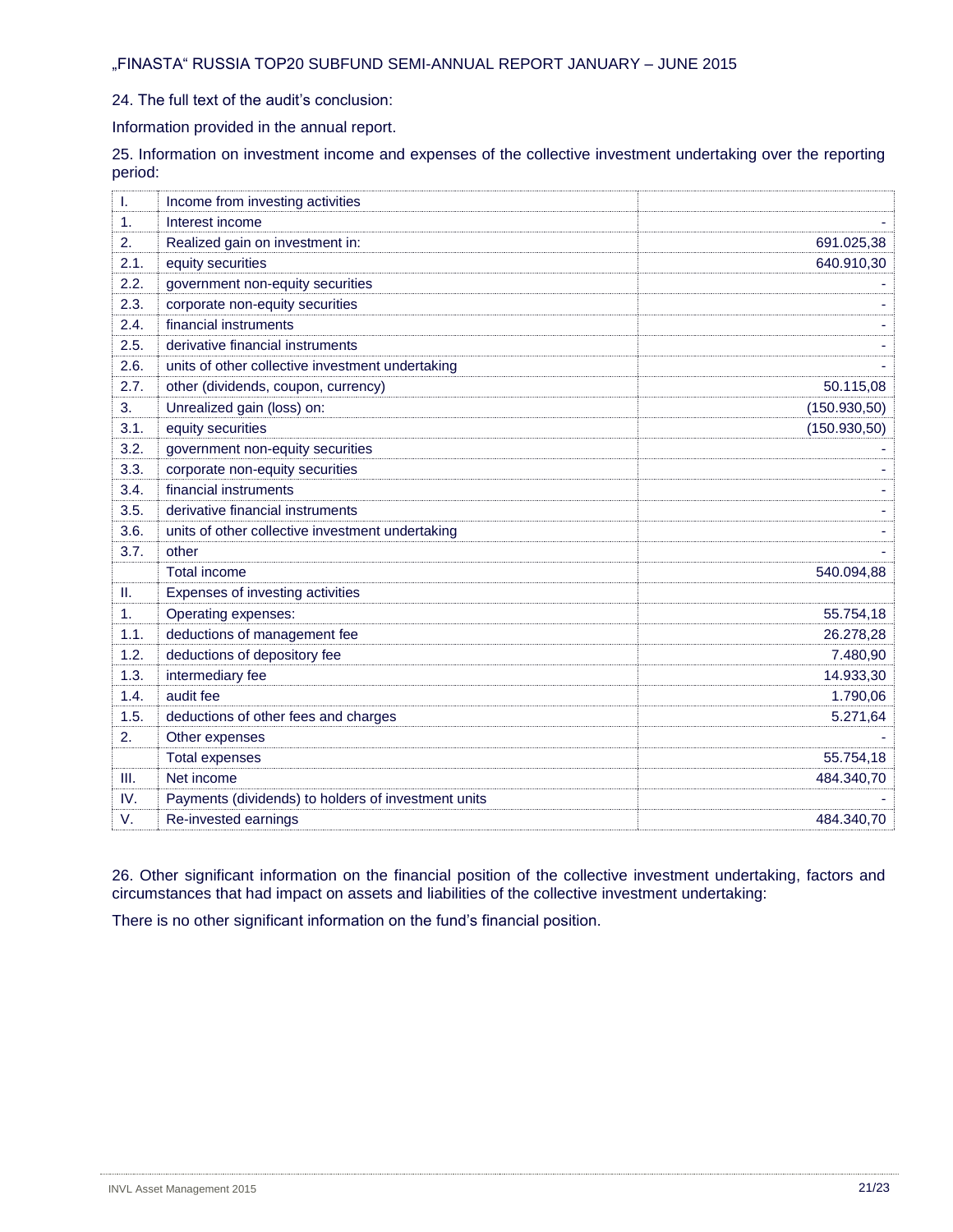## VII. INFORMATION ON PAYMENT OF DIVIDENDS

27. Information on dividends declared and/or paid:

The fund did not pay and did not account for any dividends payable to its clients over the reporting period.

## VIII. INFORMATION ON COLLECTIVE INVESTMENT UNDERTAKING'S BORROWINGS FOR ITS OWN NEEDS

28. Collective investment undertaking's borrowings for its own needs as at the end of the reporting period:

The fund had no borrowings for its own needs as at the end and over the reporting period.

#### IX. OTHER INFORMATION

29. Explanations, comments, graphic illustrations and other important information on the activities of collective investment undertaking enabling the investor to assess appropriately all changes in and results of operations of the undertaking:



Picture 1. Change in value of unit since start of the fund's operations

#### X. ACCOUNTABLE PERSONS

30. First and last names (names of legal entities), addresses, titles and registration numbers of permits to engage in relevant activities of consultants whose services were used in the preparation of the financial statements (finance dealer firms, auditors, etc.):

No services of consultants were used in the preparation of these financial statements.

31. First and last names, job titles and workplace of persons who prepared the financial statements (if other than employees of the company):

The financial statements were prepared by the employees of the management company.